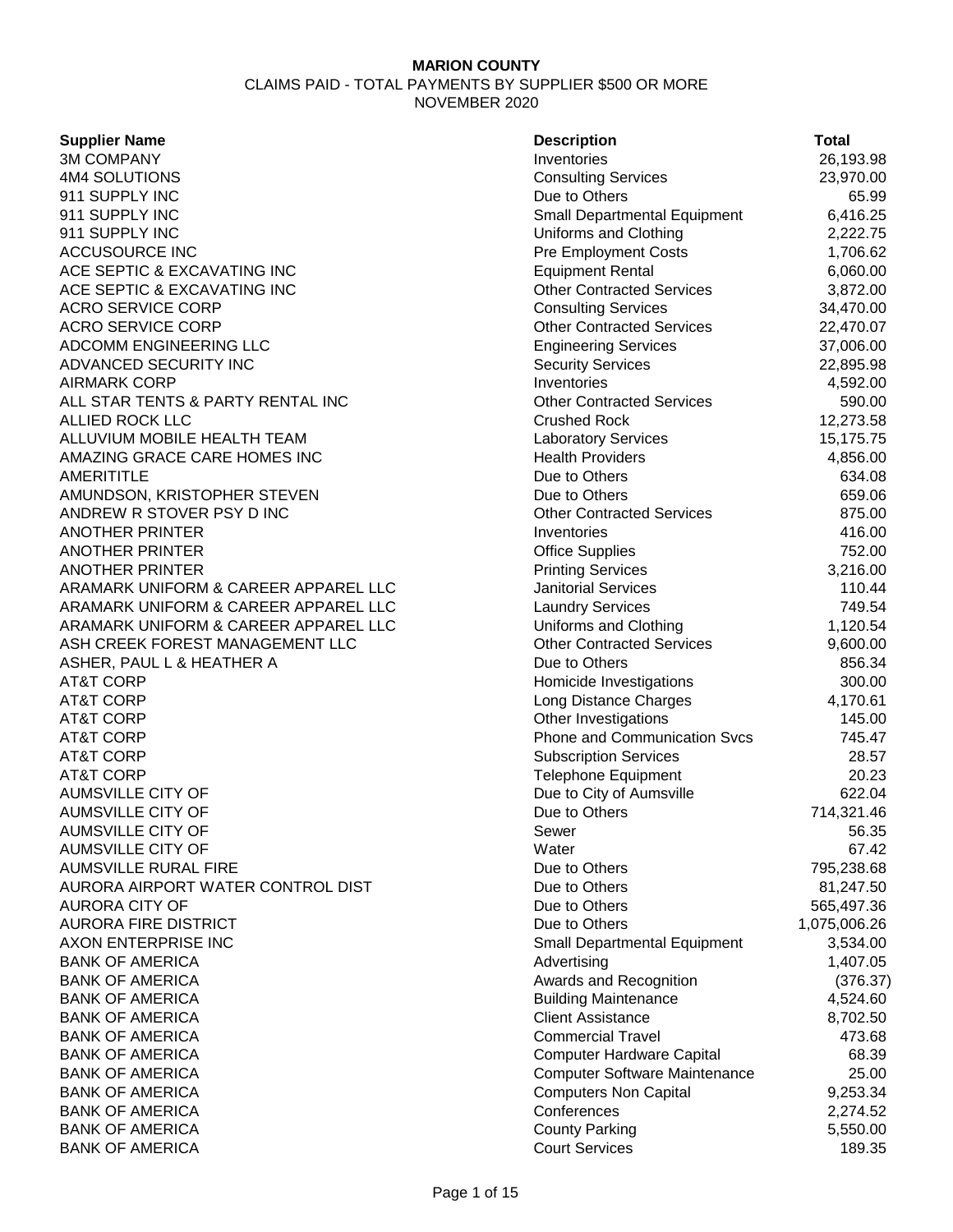### **Supplier Name BANK OF AMERICA BANK OF AMERICA** BANK OF AMERICA BANK OF AMERICA **BANK OF AMERICA BANK OF AMERICA BANK OF AMERICA BANK OF AMERICA BANK OF AMERICA BANK OF AMERICA BANK OF AMERICA BANK OF AMERICA BANK OF AMERICA BANK OF AMERICA BANK OF AMERICA BANK OF AMERICA BANK OF AMERICA BANK OF AMERICA BANK OF AMERICA BANK OF AMERICA BANK OF AMERICA** BANK OF AMERICA **BANK OF AMERICA** BANK OF AMERICA **BANK OF AMERICA BANK OF AMERICA BANK OF AMERICA BANK OF AMERICA BANK OF AMERICA BANK OF AMERICA BANK OF AMERICA BANK OF AMERICA** BANK OF AMERICA **BANK OF AMERICA BANK OF AMERICA BANK OF AMERICA BANK OF AMERICA** BANK OF AMERICA **BANK OF AMERICA BANK OF AMERICA** BANK OF AMERICA **BANK OF AMERICA** BANK OF AMERICA **BANK OF AMERICA BANK OF AMERICA BANK OF AMERICA BANK OF AMERICA** BANK OF AMERICA **BANK OF AMERICA BANK OF AMERICA BANK OF AMERICA BANK OF AMERICA** BANK OF AMERICA **BANK OF AMERICA**

| <b>Description</b>                  | <b>Total</b>    |
|-------------------------------------|-----------------|
| <b>Credit Card Fees</b>             | 25.00           |
| <b>Data Connections</b>             | 183.40          |
| Departmental Equipment Capital      | 141.08          |
| <b>Departmental Supplies</b>        | 15,648.61       |
| Dept Equipment Maintenance          | 38.74           |
| Dog Licenses                        | 8.00            |
| Drugs                               | 114.98          |
| Dues and Memberships                | 4,755.05        |
| <b>Educational Supplies</b>         | 1,573.00        |
| <b>Electrical Supplies</b>          | 510.21          |
| <b>Employment Agencies</b>          | 150.00          |
| <b>Equipment Rental</b>             | 450.00          |
| <b>Fairs and Shows</b>              | 845.00          |
| <b>Field Supplies</b>               | 19,161.81       |
| <b>First Aid Supplies</b>           | 112.57          |
| <b>Food Supplies</b>                | 1,527.19        |
| Gasoline                            | 336.97          |
| Grounds Maintenance                 | 217.24          |
| <b>Housing Subsidies</b>            | 2,735.49        |
| <b>Institutional Supplies</b>       | 1,998.63        |
| Inventories                         | 6,962.36        |
| <b>Janitorial Supplies</b>          | 1,591.99        |
| <b>Laboratory Services</b>          | 349.00          |
| Lodging                             | 1,781.19        |
| Meals                               | 1,237.71        |
| <b>Medical Supplies</b>             | 645.50          |
| Meetings                            | 1,375.89        |
| Miscellaneous Expense               | 5,657.17        |
| <b>Notary Bonds</b>                 | 59.62           |
| <b>Office Supplies</b>              | 20,086.64       |
| <b>Other Contracted Services</b>    | 110.00          |
| Other Investigations                | 88.95           |
| Paint                               | 141.54          |
| Parking                             | 27.00           |
| Parts                               | 205.57          |
| Permits                             | 187.50          |
| <b>Phone and Communication Svcs</b> | 59.96<br>118.99 |
| Pipe<br>Postage                     | 572.09          |
| <b>Printing Services</b>            | 1,944.70        |
| Propane                             | 20.98           |
| Publications                        | 2,542.97        |
| Remodels and Site Improvements      | 350.00          |
| Safety Clothing                     | 88.61           |
| Safety Equipment                    | 2,094.34        |
| Site Improvements                   | 28.96           |
| Small Departmental Equipment        | 6,547.33        |
| Small Office Equipment              | 6,642.07        |
| <b>Small Tools</b>                  | 809.46          |
| Software                            | 287.00          |
| <b>Subscription Services</b>        | 2,685.85        |
| <b>Telephone Equipment</b>          | 182.75          |
| Training                            | 6,761.15        |
| Uniforms and Clothing               | 1,491.23        |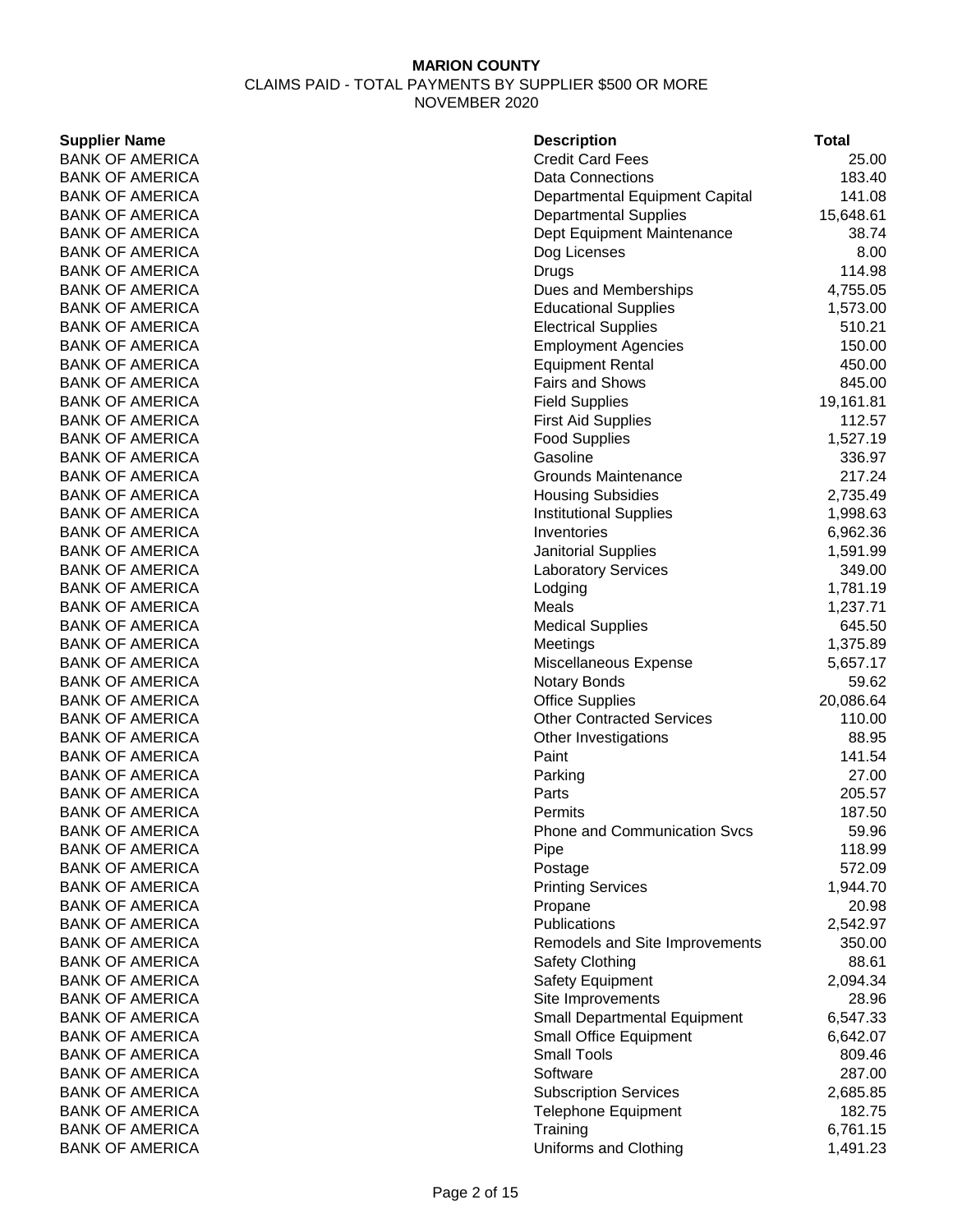CLAIMS PAID - TOTAL PAYMENTS BY SUPPLIER \$500 OR MORE NOVEMBER 2020

#### **Supplier Name**

**BANK OF AMERICA** BANK OF AMERICA **BANK OF AMERICA** BATTERIES NORTHWEST INC BC TOWING INC BEAVER CREEK WATER DISTRICT BELL & ASSOCIATES INC BEST POTS INC **BEST POTS INC** BEST POTS INC **BI-MART CORPORATION BI-MART CORPORATION BI-MART CORPORATION** BLUE SPRUCE BUILDERS INC **BOB BARKER CO INC** BODUNOV, MARIMEA BOYLAN, CLINTON B & FLORA M BP HOSPITALITY LLC BPS TACTICAL INC BRADLEY FAMILY TRUST THE BRIDGES TO CHANGE INC **BRIDGES TO CHANGE INC** BRIDGEWAY RECOVERY SERVICES INC BRIDGEWAY RECOVERY SERVICES INC BRIDGEWAY RECOVERY SERVICES INC BROWN & BROWN NORTHWEST **BROWN & CALDWELL** BROWN CONTRACTING INC BUSINESS CONNECTIONS INC BUSINESS CONNECTIONS INC C & J NURSE STAFFING LLC C J HANSEN CO INC CALVERT TECHNICAL SERVICES Cameron, Kevin M Cameron, Kevin M CANNON COCHRAN MGMT SERVICES INC CANON FINANCIAL SERVICES INC CANON FINANCIAL SERVICES INC **CAPPELLI MILES CARDINAL HEALTH 110 LLC** CARLSON VEIT JUNGE ARCHITECTS PC CARROLLS GROUP CARE HOME INC CARSON OIL CO INC **CARTER & COMPANY INC CASCADE CENTERS INC** CASCADE EMPLOYERS ASSN CASCADE ID & INFUSION LLC CASCADE SCHOOL DISTRICT #5 **CASCADE SHORING LLC CASCADE TIRE FACTORY CASHMERE VALLEY BANK** CASHMERE VALLEY BANK CBD ENGINEERING LLC CBD ENGINEERING LLC

| <b>Description</b>                                         | Total        |
|------------------------------------------------------------|--------------|
| Vehicle Rental                                             | 621.35       |
| <b>Victim Emergency Services</b>                           | 1,003.95     |
| Witnesses                                                  | 824.00       |
| Inventories                                                | 1,284.73     |
| Other Investigations                                       | 1,125.00     |
| Due to Others                                              | 10,333.02    |
| <b>Other Contracted Services</b>                           | 7,200.00     |
| <b>Building Maintenance</b>                                | 561.00       |
| <b>Equipment Rental</b>                                    | 739.20       |
| Sewer Maintenance                                          | 5,218.00     |
| <b>Departmental Supplies</b>                               | 408.88       |
| <b>Institutional Supplies</b>                              | 114.70       |
| Inventories                                                | 69.97        |
| <b>Building Construction</b>                               | 60,390.00    |
| <b>Institutional Supplies</b>                              | 2,086.19     |
| <b>Health Providers</b>                                    | 2,428.00     |
| Due to Others                                              | 759.11       |
| <b>Other Contracted Services</b>                           | 238,913.84   |
| Uniforms and Clothing                                      | 1,975.00     |
| <b>Building Rental Private</b>                             | 7,148.44     |
| <b>Client Assistance</b>                                   | 1,206.44     |
| <b>Housing Subsidies</b>                                   | 1,100.00     |
| <b>Health Providers</b>                                    | 95,778.02    |
| <b>Housing Subsidies</b>                                   | 1,875.00     |
| <b>Social Services</b>                                     | 43,101.86    |
| <b>Public Official Bonds</b>                               |              |
| <b>Engineering Services</b>                                | 1,750.00     |
|                                                            | 7,439.75     |
| <b>Traffic Signals</b><br><b>Other Contracted Services</b> | 11,225.70    |
|                                                            | 350.00       |
| Pagers<br><b>Medical Services</b>                          | 187.55       |
|                                                            | 15,216.25    |
| <b>Building Maintenance</b>                                | 4,115.00     |
| Office Equipment Maintenance<br><b>Commercial Travel</b>   | 1,200.00     |
|                                                            | 240.00       |
| Mileage Reimbursement                                      | 343.16       |
| <b>Workers Comp Claims</b>                                 | 34,993.98    |
| Equipment Rental                                           | 24,359.57    |
| Office Equipment Maintenance                               | 10,631.80    |
| Advertising                                                | 22,114.50    |
| Drugs                                                      | 20,093.50    |
| <b>Building Construction</b>                               | 6,762.50     |
| <b>Health Providers</b>                                    | 1,550.00     |
| <b>Fuel Inventory</b>                                      | 51,045.07    |
| <b>Road Construction</b>                                   | 156,033.02   |
| <b>Insurance Admin Services</b>                            | 3,852.80     |
| Training                                                   | 1,730.00     |
| <b>Medical Services</b>                                    | 501.20       |
| Due to Others                                              | 6,265,243.94 |
| <b>Equipment Rental</b>                                    | 3,642.11     |
| Inventories                                                | 4,200.00     |
| <b>Interest Payments</b>                                   | 61,566.65    |
| <b>Principal Payments</b>                                  | 229,578.35   |
| <b>Building Construction</b>                               | 1,190.00     |
| Departmental Equipment Capital                             | 1,200.00     |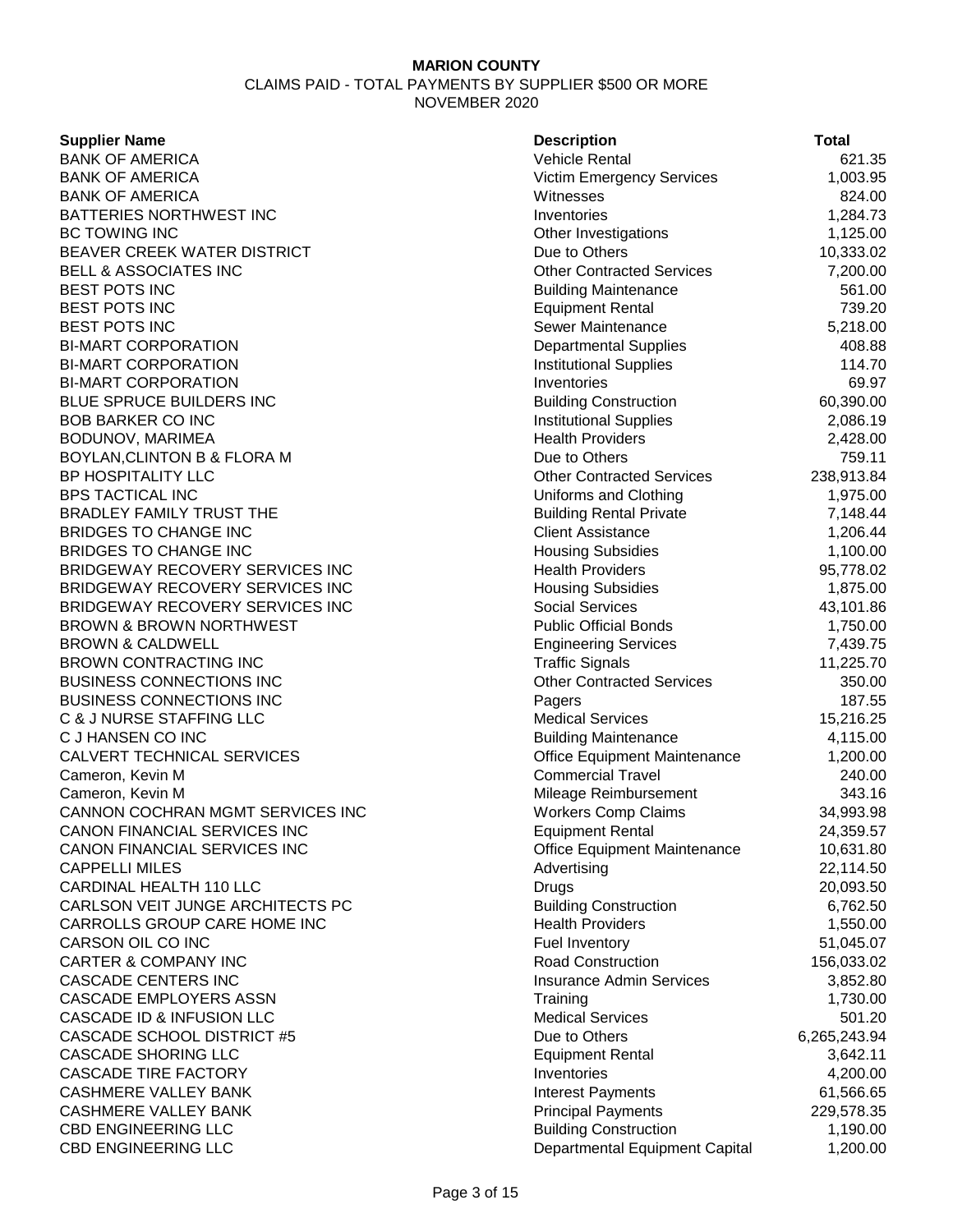#### **Supplier Name**

| <b>Supplier Name</b>                    | <b>Description</b>                    | <b>Total</b>  |
|-----------------------------------------|---------------------------------------|---------------|
| CDW GOVERNMENT LLC                      | <b>Computer Hardware Capital</b>      | 58,413.80     |
| CDW GOVERNMENT LLC                      | Computer Hardware Maintenance         | 33,804.01     |
| CDW GOVERNMENT LLC                      | <b>Computer Software Capital</b>      | 4,610.20      |
| CDW GOVERNMENT LLC                      | Small Office Equipment                | 147.76        |
| CENTRAL SCHOOL DISTRICT #13J            | Due to Others                         | 103,484.09    |
| CENTURY MEADOWS LIGHTING DISTRICT       | Due to Others                         | 7,157.34      |
| CENTURYLINK-QWEST                       | <b>Cellular Phones</b>                | 6,381.09      |
| CENTURYLINK-QWEST                       | <b>Data Connections</b>               | 301.74        |
| CENTURYLINK-QWEST                       | Long Distance Charges                 | 1,590.61      |
| CENTURYLINK-QWEST                       | <b>Phone and Communication Svcs</b>   | 18,128.40     |
| <b>CFM ADVOCATES</b>                    | <b>Other Contracted Services</b>      | 8,628.90      |
| CHARM-TEX INC                           | <b>Institutional Supplies</b>         | 3,683.38      |
| CHEMEKETA COMMUNITY COLLEGE             | <b>Building Rental Private</b>        | 826.79        |
| CHEMEKETA COMMUNITY COLLEGE             | Due to Others                         | 19,058,576.44 |
| CHEMEKETA COMMUNITY COLLEGE             | <b>Phone and Communication Svcs</b>   | 117.50        |
| CHEMEKETA LIBRARY                       | Due to Others                         | 1,750,509.86  |
| <b>CIGNA GROUP INSURANCE</b>            | <b>Disability Insurance Premiums</b>  | 27,605.60     |
| <b>CIGNA GROUP INSURANCE</b>            | Life Insurance Premiums               | 13,766.34     |
| <b>CIGNA GROUP INSURANCE</b>            | Optional Life Insurance               | 10,485.31     |
| <b>CIGNA GROUP INSURANCE</b>            | Vol ST Disability Insurance           | 6,065.40      |
| <b>CLARITY SCIENTIFIC LLC</b>           | <b>Other Contracted Services</b>      | 1,552.00      |
| CLEAN EARTH ENVIRONMENTAL SOLUTIONS INC | Hazardous Waste Disposal              | 98,036.55     |
| <b>CLEANNET OF THE NORTHWEST</b>        | <b>Janitorial Services</b>            | 12,751.85     |
| CLEAR PATHS INC                         | <b>Health Providers</b>               | 2,704.16      |
| COMCAST                                 | Data Connections                      | 4,860.87      |
| COMMERCIAL FITNESS EQUIPMENT            | <b>Other Contracted Services</b>      | 832.14        |
| COMMUNICATIONS NORTHWEST                | Departmental Equipment Capital        | 161,368.38    |
| COMMUNICATIONS NORTHWEST                | Radio Maintenance                     | 30,185.00     |
| COMMUNITY CAFE COLLABORATIVE            | <b>Consulting Services</b>            | 500.00        |
| COMMUNITY SUPPORT SERVICES INC          | <b>Health Providers</b>               | 1,625.06      |
| COMPLETE WIRELESS SOLUTIONS             | Inventories                           | 212.50        |
| COMPLETE WIRELESS SOLUTIONS             | Radios and Accessories                | 35,828.50     |
| COMPLETE WIRELESS SOLUTIONS             | <b>Small Tools</b>                    | 582.40        |
| CONNECTIONS365                          | <b>Health Providers</b>               | 3,125.00      |
| CONRAD, JOHN                            | <b>Planning Fees</b>                  | 1,565.00      |
| COPIERS NORTHWEST INC                   | Office Equipment Maintenance          | 851.52        |
| CORAL SALES CO                          | Inventories                           | 3,653.68      |
| <b>COSTCO WHOLESALE</b>                 | <b>Food Supplies</b>                  | 428.34        |
| <b>COSTCO WHOLESALE</b>                 | Janitorial Supplies                   | 141.42        |
| <b>COSTCO WHOLESALE</b>                 | Miscellaneous Expense                 | 3.62          |
| <b>COSTCO WHOLESALE</b>                 | <b>Office Supplies</b>                | 127.92        |
| COUCH POLYGRAPH SERVICES LLC            | Polygraph Services                    | 720.00        |
| COUNTRY COTTAGE RESTAURANT LLC          | <b>Client Assistance</b>              | 1,384.76      |
| COVENDIS TECHNOLOGIES                   | <b>Consulting Services</b>            | 15,120.00     |
| <b>CRABTREE CRUSHING INC</b>            | <b>Crushed Rock</b>                   | 871.17        |
| <b>CREATIVE SECURITY INC</b>            | <b>Security Services</b>              | 9,122.92      |
| <b>CREATIVE SECURITY INC</b>            | <b>Temporary Staffing</b>             | 3,344.00      |
| <b>CRISIS CHAPLAINCY SERVICES</b>       | <b>Public Safety Program Services</b> | 1,114.00      |
| CROWN PROPERTY MANAGEMENT INC           | <b>Client Assistance</b>              | 4,348.00      |
| <b>CTS LANGUAGELINK</b>                 | Interpreters and Translators          | 7,843.11      |
| <b>CURT &amp; JERI RENTALS</b>          | <b>Client Assistance</b>              | 500.00        |
| D & O GARBAGE SERVICE                   | Garbage Disposal and Recycling        | 789.50        |
| DAVID EVANS & ASSOCIATES INC            | <b>Engineering Services</b>           | 685.63        |
| <b>DECON NORTHWEST LLC</b>              | <b>Other Contracted Services</b>      | 650.00        |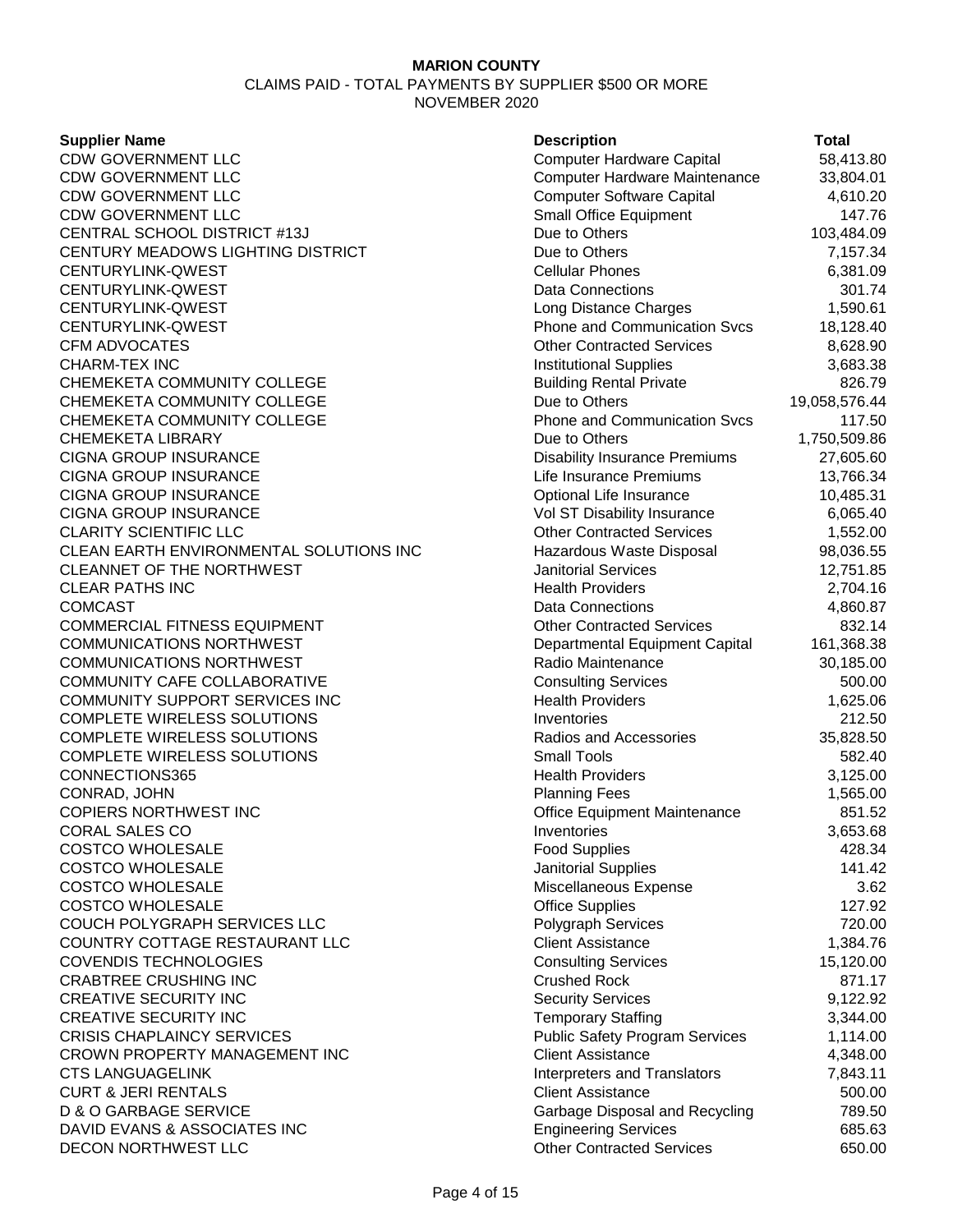| <b>Supplier Name</b>                               | <b>Description</b>                                       | <b>Total</b> |
|----------------------------------------------------|----------------------------------------------------------|--------------|
| DECON NORTHWEST LLC                                | Vehicle Maintenance                                      | 8,425.00     |
| DEERE & CO                                         | Off Road Vehicles                                        | 13,295.77    |
| <b>DELL MARKETING LP</b>                           | <b>Computers Non Capital</b>                             | 214,562.66   |
| DELL MARKETING LP                                  | Departmental Equipment Capital                           | 934.89       |
| DELL MARKETING LP                                  | <b>Small Office Equipment</b>                            | 165.00       |
| DENNIS' BOAT SHOP INC                              | Vehicle Maintenance                                      | 630.00       |
| DENNIS PETERSON EQUIPMENT COMPANY                  | <b>Laundry Services</b>                                  | 3,000.00     |
| DEPAUL INDUSTRIES INC                              | <b>Security Services</b>                                 | 30,469.72    |
| DETROIT CITY OF                                    | Due to Others                                            | 55,489.81    |
| DIETER, KAY L MD                                   | <b>Medical Services</b>                                  | 10,152.50    |
| <b>DIGICERT INC</b>                                | <b>Subscription Services</b>                             | 1,999.00     |
| DONALD CITY OF                                     | Due to Others                                            | 95,906.19    |
| DONALD CITY OF                                     | Sewer Maintenance                                        | 9,606.47     |
| DOUBLE Q PRINTING LLC                              | <b>Printing Services</b>                                 | 500.00       |
| DOUGS MOBILE HOME SERVICE INC                      | Due to Others                                            | 728.11       |
| DOULAS LATINAS INTERNATIONAL                       | <b>Other Contracted Services</b>                         | 9,000.00     |
| DOWL LLC                                           | <b>Bridge Construction</b>                               | 19,701.52    |
| DOWL LLC                                           | Road Construction                                        | 6,713.30     |
| DOWNTOWN STORAGE & WAREHOUSE LLC                   | <b>Building Rental Private</b>                           | 39,910.00    |
| DRAKES CROSSING FIRE DISTRICT                      | Due to Others                                            | 79,374.96    |
| <b>DURAMED LLC</b>                                 | <b>Medical Services</b>                                  | 861.00       |
| ESRI                                               | <b>Computer Software Maintenance</b>                     | 59,875.00    |
| <b>EAGLE DIGITAL IMAGING INC</b>                   | Programming and Data Services                            | 8,911.00     |
| EFFECTIVE FOUNDATIONS EVALUATION & COUNSELING SVCS | <b>Other Contracted Services</b>                         | 730.00       |
| <b>ELAVON INC</b>                                  | <b>Small Departmental Equipment</b>                      | 665.00       |
| ELLIOTT, STANLEY C                                 | <b>Client Assistance</b>                                 | 680.00       |
| EMERY & SONS CONSTRUCTION GROUP LLC                | Retainage Payable                                        | (3,742.45)   |
| <b>EMERY &amp; SONS CONSTRUCTION GROUP LLC</b>     | Road Construction                                        | 22,796.46    |
| EMERY & SONS CONSTRUCTION GROUP LLC                | Site Improvements                                        | 74,849.00    |
| <b>ENNIS-FLINT INC</b>                             | Inventories                                              | 60,783.15    |
| ENVIRO CLEAN EQUIPMENT INC                         | Inventories                                              | 539.82       |
| ENVIRO CLEAN EQUIPMENT INC                         | Vehicle Maintenance                                      | 7,966.30     |
| ENVIRONMENTAL PROTECTION SERVICES OF OR            | Garbage Disposal and Recycling                           | 684.55       |
| EVERGREEN GLOBAL SOLUTIONS INC                     | <b>Departmental Supplies</b>                             | 1,109.85     |
| <b>EXCLUSION SCREENING LLC</b>                     | <b>Pre Employment Costs</b>                              | 1,376.50     |
| F & W FENCE CO INC                                 | <b>Grounds Maintenance</b>                               | 1,569.60     |
| FAIRWAY DEVELOPMENT GROUP INC                      | <b>Building Rental Private</b>                           | 5,030.00     |
| FAMILY BUILDING BLOCKS INC                         | <b>Other Contracted Services</b>                         | 9,000.00     |
| <b>FASTENAL CO</b>                                 | Inventories                                              | 1,398.84     |
| <b>FASTENAL CO</b>                                 | Janitorial Supplies                                      | 423.60       |
| FEENAUGHTY MACHINERY CO                            | Inventories                                              | 553.34       |
| <b>FERRELL GAS</b>                                 | Propane                                                  | 5,656.44     |
| FIDELITY NATIONAL TITLE                            | Due to Others                                            | 5,686.68     |
| FIGUEROA, JOSEFINA                                 | <b>Health Providers</b>                                  | 1,512.11     |
| FIRST AMERICAN TITLE CO                            | Due to Others                                            | 572.47       |
| <b>FOPPO</b>                                       | <b>FOPPO Dues</b>                                        | 4,440.00     |
| <b>FOUNDATION ENGINEERING INC</b>                  | <b>Bridge Construction</b>                               | 9,324.08     |
| G & S MACHINE INC                                  | Ferry Maintenance                                        | 1,140.00     |
| <b>GALT FOUNDATION</b>                             | <b>Temporary Staffing</b>                                |              |
| <b>GARTEN SERVICES INC</b>                         |                                                          | 2,632.82     |
| <b>GARTEN SERVICES INC</b>                         | <b>Document Disposal Services</b><br>Grounds Maintenance | 5,289.00     |
| <b>GARTEN SERVICES INC</b>                         | <b>Mail Services</b>                                     | 2,921.23     |
| <b>GARTEN SERVICES INC</b>                         |                                                          | 14,880.92    |
|                                                    | Postage                                                  | 3,225.52     |
| <b>GATES CITY OF</b>                               | Due to Others                                            | 6,176.91     |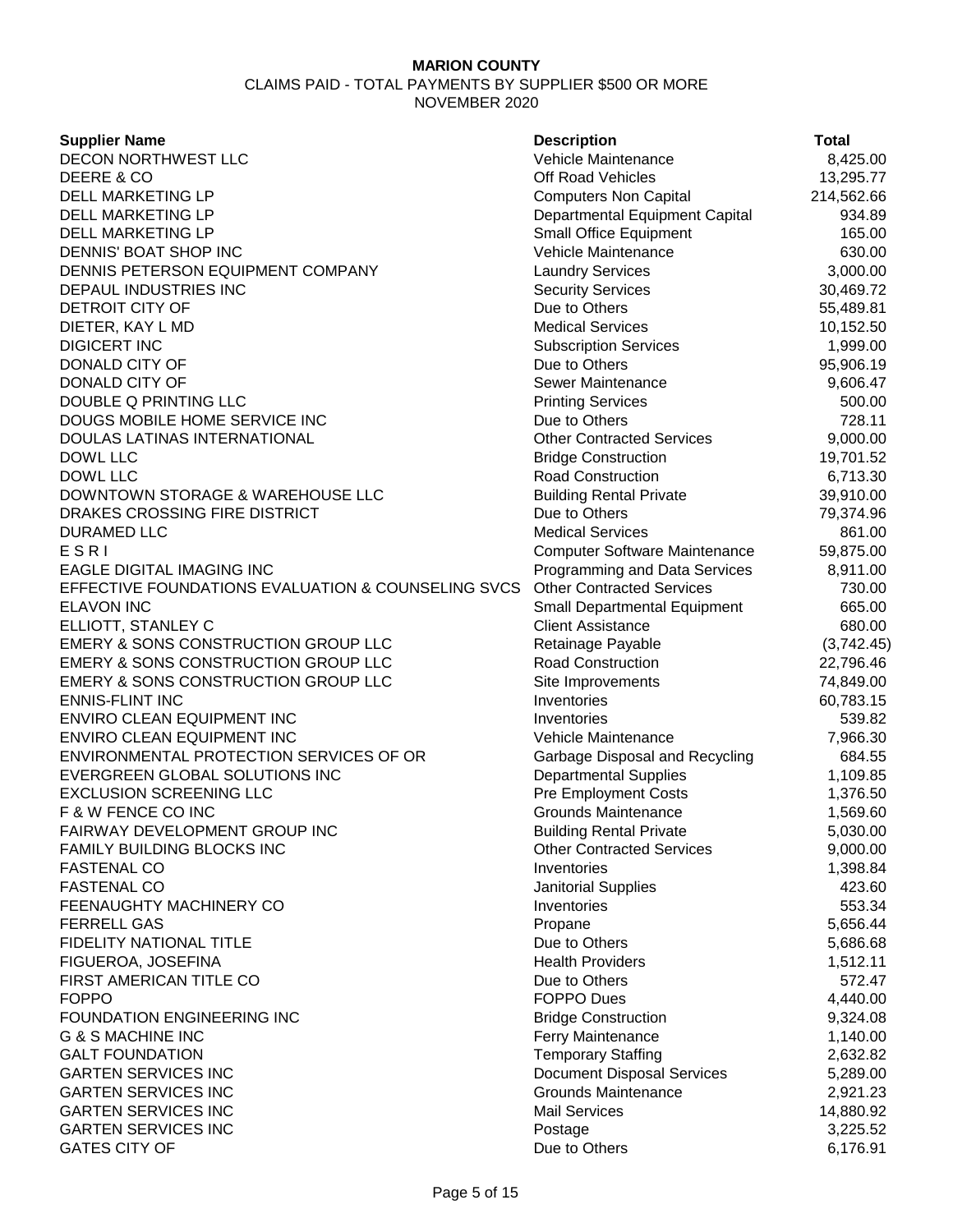**Supplier Name** 

**GATES RURAL FIRE DISTRICT GERVAIS CITY OF GERVAIS CITY OF** GERVAIS SCHOOL DISTRICT #1 **GLAXOSMITHKLINE PHARMACEUTICALS** GOVPROCURE SOLUTIONS LLC GRAINGER Batteries 8.40 GRAINGER 119.96 GRAINGER Departmental Supplies 425.92 GRAINGER Electrical Supplies 108.21 GRAINGER Institutional Supplies 711.36 GRAINGER Inventories 1,018.27 GRAINGER **Remodels and Site Improvements** 180.45 **GRAND HOTEL IN SALEM** GREAT WESTERN SWEEPING INC **GREEN ACRES LANDSCAPE INC GREYSTONE TACTICAL GREYSTONE TACTICAL GREYSTONE TACTICAL GREYSTONE TACTICAL GUADALUPE CLINIC** HARDEN PSYCHOLOGICAL ASSOCIATES PC HARPER HOUF PETERSON RIGHELLIS INC **HART WAGNER LLP HAYDEN HOMES** HEALTH ASSESSMENT PROGRAMS INC HELLING, PAMELA J HENDERSON, CONSTANCE LLC **HENRY SCHEIN INC** HENRY SCHEIN INC HIGHWAY SPECIALTIES LLC HIV ALLIANCE HOME DEPOT PRO-SUPPLYWORKS HOME DEPOT PRO-SUPPLYWORKS HOME DEPOT PRO-SUPPLYWORKS HOME DEPOT PRO-SUPPLYWORKS HUBBARD CITY OF **HUBBARD CITY OF** HUBBARD RURAL FIRE DISTRICT **IDANHA CITY OF** IDANHA DETROIT RURAL FIRE PROTECTION DISTRICT IFTC LLC Building Rental Private 1,432.91 INDEPENDENT LIVING RESOURCES **INGALLS & ASSOCIATES LLC INTERNAL REVENUE SERVICE INTERNAL REVENUE SERVICE** INTERNAL REVENUE SERVICE INTERNAL REVENUE SERVICE **INTERNAL REVENUE SERVICE INTERSTATE AUTO PARTS INTERSTATE CRANE RENTAL INC** IS LIVING Janitorial Services 1,873.94 JAN H ENTERPRISES LLC **JEFFERSON CITY OF** 

| <b>Description</b>                 | Total        |
|------------------------------------|--------------|
| Due to Others                      | 75,897.80    |
| Due to City of Gervais             | 2,248.61     |
| Due to Others                      | 680,386.48   |
| Due to Others                      | 2,255,604.75 |
| Vaccines                           | 1,648.49     |
| <b>Other Contracted Services</b>   | 2,416.99     |
| <b>Batteries</b>                   | 8.40         |
| <b>Building Maintenance</b>        | 119.96       |
| <b>Departmental Supplies</b>       | 425.92       |
| <b>Electrical Supplies</b>         | 108.21       |
| <b>Institutional Supplies</b>      | 711.36       |
| Inventories                        | 1,018.27     |
| Remodels and Site Improvements     | 180.45       |
| Witnesses                          | 504.69       |
| <b>Other Contracted Services</b>   | 13,890.80    |
| Grounds Maintenance                | 755.00       |
| <b>Departmental Supplies</b>       | 156.25       |
| Due to Others                      | 246.35       |
| Small Departmental Equipment       | 766.00       |
| Uniforms and Clothing              | 7,776.29     |
| <b>Health Providers</b>            | 1,100.00     |
| <b>Pre Employment Costs</b>        | 1,282.00     |
| <b>Road Construction</b>           | 55,360.47    |
| <b>Liability Claims</b>            | 3,912.27     |
| Due to Others                      | 1,302.62     |
| <b>Medical Services</b>            | 8,670.00     |
| Due to Indigent Guardianship       | 564.00       |
| <b>Medical Services</b>            | 14,200.00    |
| <b>Institutional Supplies</b>      | 69.06        |
| <b>Medical Supplies</b>            | 613.54       |
| <b>Equipment Rental</b>            | 1,610.00     |
| <b>Other Contracted Services</b>   | 8,333.32     |
| Dept Equipment Maintenance         | 80.00        |
| <b>Institutional Supplies</b>      | 1,101.41     |
| <b>Janitorial Supplies</b>         | 4,609.38     |
| Remodels and Site Improvements     | 40.52        |
| Due to City of Hubbard             | 1,427.05     |
| Due to Others                      | 778,323.79   |
| Due to Others                      | 563,218.88   |
| Due to Others                      | 11,693.79    |
| Due to Others                      | 128,981.21   |
| <b>Building Rental Private</b>     | 1,432.91     |
| <b>Other Contracted Services</b>   | 784.14       |
| <b>Other Contracted Services</b>   | 36,516.48    |
| <b>Federal Income Tax Withheld</b> | 754,366.23   |
| Medicare Payable EE                | 111,332.57   |
| Medicare Payable ER                | 111,332.57   |
| Social Security Payable EE         | 472,550.04   |
| Social Security Payable ER         | 472,550.04   |
| Inventories                        | 1,118.20     |
| <b>Building Maintenance</b>        | 806.00       |
| <b>Janitorial Services</b>         | 1,873.94     |
| <b>Crushed Rock</b>                | 1,830.01     |
| Due to Others                      | 299,990.59   |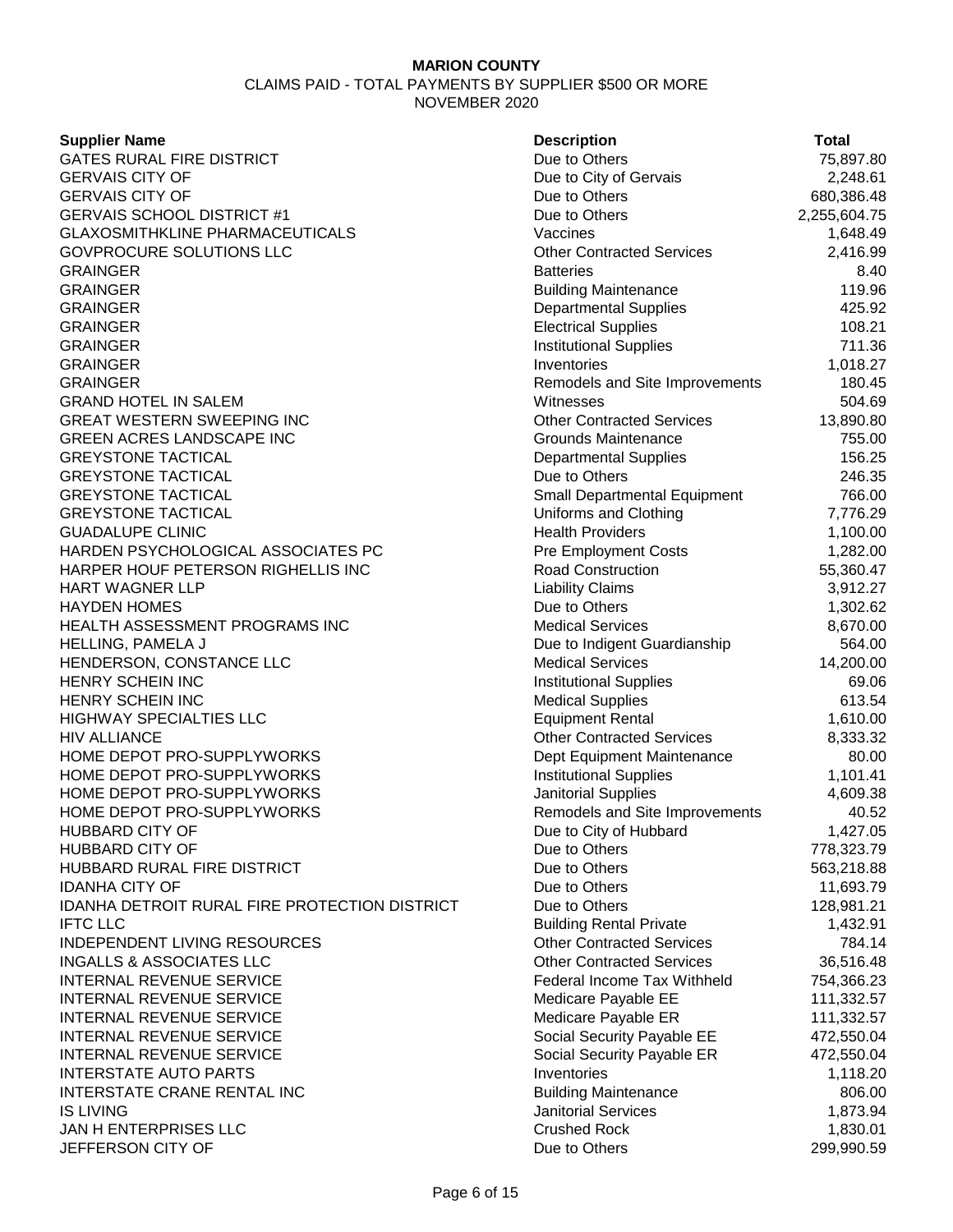# **Supplier Name** JEFFERSON PARK & REC DISTRICT JEFFERSON RURAL FIRE PROTECTION DISTRICT JEFFERSON SCHOOL DISTRICT 14J JET INDUSTRIES INC **JK MANAGEMENT JOHN DEERE FINANCIAL JOHN DEERE FINANCIAL** JOHNSON & TAYLOR LLC JOHNSON JOHNSON LUCAS & MIDDLETON PC JOHNSON, PETER E K & E ROCK PRODUCTS LLC KAIROS NORTHWEST KAISER PERMANENTE KAISER PERMANENTE KAISER PERMANENTE KEEFE COMMISSARY NETWORK LLC KEEFE COMMISSARY NETWORK LLC KEITHS SPORTING GOODS INC KEIZER CITY OF **KEIZER CITY OF** KEIZER FIRE DISTRICT KEIZER OUTDOOR POWER EQUIP KEIZER OUTDOOR POWER EQUIP KEIZER OUTDOOR POWER EQUIP KEIZER OUTDOOR POWER EQUIP KEIZER SOCCER CLUB KEYBANK NATIONAL ASSN KEYBANK NATIONAL ASSN KEYBANK NATIONAL ASSN KHOURY DEVELOPMENT LLC KING OFFICE EQUIPMENT & DESIGNS KLUG, MELODY ANNE KNIFE RIVER CORP - NORTHWEST KNIFE RIVER CORP - NORTHWEST KRAVITZ, NATHANIEL **LAMONT LAW** LANDMARK FORD INC LANGUAGELINE SOLUTIONS LANGUAGELINE SOLUTIONS LAW OFFICE OF KATE HALL LLC LAWRENCES AUTO PARTS INC LAWRENCES AUTO PARTS INC LES SCHWAB TIRE CENTER LES SCHWAB TIRE CENTER LEXISNEXIS RISK SOLUTIONS **LIBERTY CARE HOMES** LILE INTERNATIONAL COMPANIES LILE INTERNATIONAL COMPANIES LINN BENTON LINCOLN ESD

| <b>Supplier Name</b>                     | <b>Description</b>                   | <b>Total</b> |
|------------------------------------------|--------------------------------------|--------------|
| <b>JEFFERSON PARK &amp; REC DISTRICT</b> | Due to Others                        | 113,456.41   |
| JEFFERSON RURAL FIRE PROTECTION DISTRICT | Due to Others                        | 673,589.12   |
| JEFFERSON SCHOOL DISTRICT 14J            | Due to Others                        | 2,413,384.54 |
| JET INDUSTRIES INC                       | <b>Building Maintenance</b>          | 2,864.70     |
| JK MANAGEMENT                            | <b>Client Assistance</b>             | 500.00       |
| JOHN DEERE FINANCIAL                     | Inventories                          | 3,410.65     |
| JOHN DEERE FINANCIAL                     | <b>Safety Clothing</b>               | 2,471.41     |
| <b>JOHNSON &amp; TAYLOR LLC</b>          | Due to State Ct Conciliation         | 1,504.00     |
| JOHNSON JOHNSON LUCAS & MIDDLETON PC     | <b>Liability Claims</b>              | 30,000.00    |
| JOHNSON, PETER E                         | Due to State Ct Conciliation         | 3,160.00     |
| K & E ROCK PRODUCTS LLC                  | <b>Crushed Rock</b>                  | 6,551.02     |
| KAIROS NORTHWEST                         | <b>Health Providers</b>              | 6,446.70     |
| KAISER PERMANENTE                        | Dental Insurance Premiums            | 83,175.03    |
| KAISER PERMANENTE                        | <b>Health Insurance Premiums</b>     | 1,101,197.52 |
| KAISER PERMANENTE                        | <b>Laboratory Services</b>           | 400.00       |
| KEEFE COMMISSARY NETWORK LLC             | <b>Institutional Supplies</b>        | 2,163.74     |
| KEEFE COMMISSARY NETWORK LLC             | <b>Medical Supplies</b>              | 244.77       |
| KEITHS SPORTING GOODS INC                | <b>Small Departmental Equipment</b>  | 23,498.00    |
| <b>KEIZER CITY OF</b>                    | Due to Others                        | 4,907,966.54 |
| <b>KEIZER CITY OF</b>                    | <b>Structural Permits</b>            | 122.73       |
| KEIZER FIRE DISTRICT                     | Due to Others                        | 4,323,124.15 |
| KEIZER OUTDOOR POWER EQUIP               | Dept Equipment Maintenance           | 39.90        |
| KEIZER OUTDOOR POWER EQUIP               | Parts                                | 173.85       |
| KEIZER OUTDOOR POWER EQUIP               | Small Departmental Equipment         | 451.60       |
| KEIZER OUTDOOR POWER EQUIP               | <b>Small Tools</b>                   | 207.85       |
| KEIZER SOCCER CLUB                       | <b>Other Contracted Services</b>     | 7,664.97     |
| KEYBANK NATIONAL ASSN                    | <b>Accounting Services</b>           | 167.14       |
| KEYBANK NATIONAL ASSN                    | <b>County HSA Contributions</b>      | 388.00       |
| KEYBANK NATIONAL ASSN                    | Pre Tax HSA Contributions            | 19,725.60    |
| KHOURY DEVELOPMENT LLC                   | <b>Building Rental Private</b>       | 12,681.13    |
| KING OFFICE EQUIPMENT & DESIGNS          | Small Office Equipment               | 4,431.00     |
| KLUG, MELODY ANNE                        | <b>Medical Services</b>              | 3,330.00     |
| KNIFE RIVER CORP - NORTHWEST             | <b>Asphalt Concrete</b>              | 274.94       |
| KNIFE RIVER CORP - NORTHWEST             | <b>Crushed Rock</b>                  | 819.60       |
| KRAVITZ, NATHANIEL                       | <b>Medical Services</b>              | 9,900.00     |
| LAMONT LAW                               | Due to State Ct Conciliation         | 3,280.00     |
| <b>LANDMARK FORD INC</b>                 | Inventories                          | 1,782.99     |
| LANGUAGELINE SOLUTIONS                   | <b>Interpreters and Translators</b>  | 4.61         |
| LANGUAGELINE SOLUTIONS                   | <b>Phone and Communication Svcs</b>  | 1,010.97     |
| LAW OFFICE OF KATE HALL LLC              | Due to State Ct Conciliation         | 5,920.00     |
| LAWRENCES AUTO PARTS INC                 | Inventories                          | 3,879.58     |
| LAWRENCES AUTO PARTS INC                 | Parts                                | 47.46        |
| LEHR AUTO                                | Automobiles                          | 37,179.76    |
| <b>LEHR AUTO</b>                         | <b>Computer Hardware Capital</b>     | 6,685.95     |
| <b>LEHR AUTO</b>                         | Vehicle Maintenance                  | 1,016.38     |
| LES SCHWAB TIRE CENTER                   | Inventories                          | 13,110.66    |
| LES SCHWAB TIRE CENTER                   | Vehicle Maintenance                  | 3,896.78     |
| <b>LEXISNEXIS</b>                        | Publications                         | 989.35       |
| <b>LEXISNEXIS</b>                        | <b>Subscription Services</b>         | 674.00       |
| LEXISNEXIS RISK SOLUTIONS                | <b>Computer Software Maintenance</b> | 1,442.00     |
| <b>LIBERTY CARE HOMES</b>                | <b>Health Providers</b>              | 608.00       |
| LILE INTERNATIONAL COMPANIES             | <b>Other Contracted Services</b>     | 2,243.58     |
| LILE INTERNATIONAL COMPANIES             | Remodels and Site Improvements       | 350.95       |
| LINN BENTON LINCOLN ESD                  | Due to Others                        | 49,840.82    |
|                                          |                                      |              |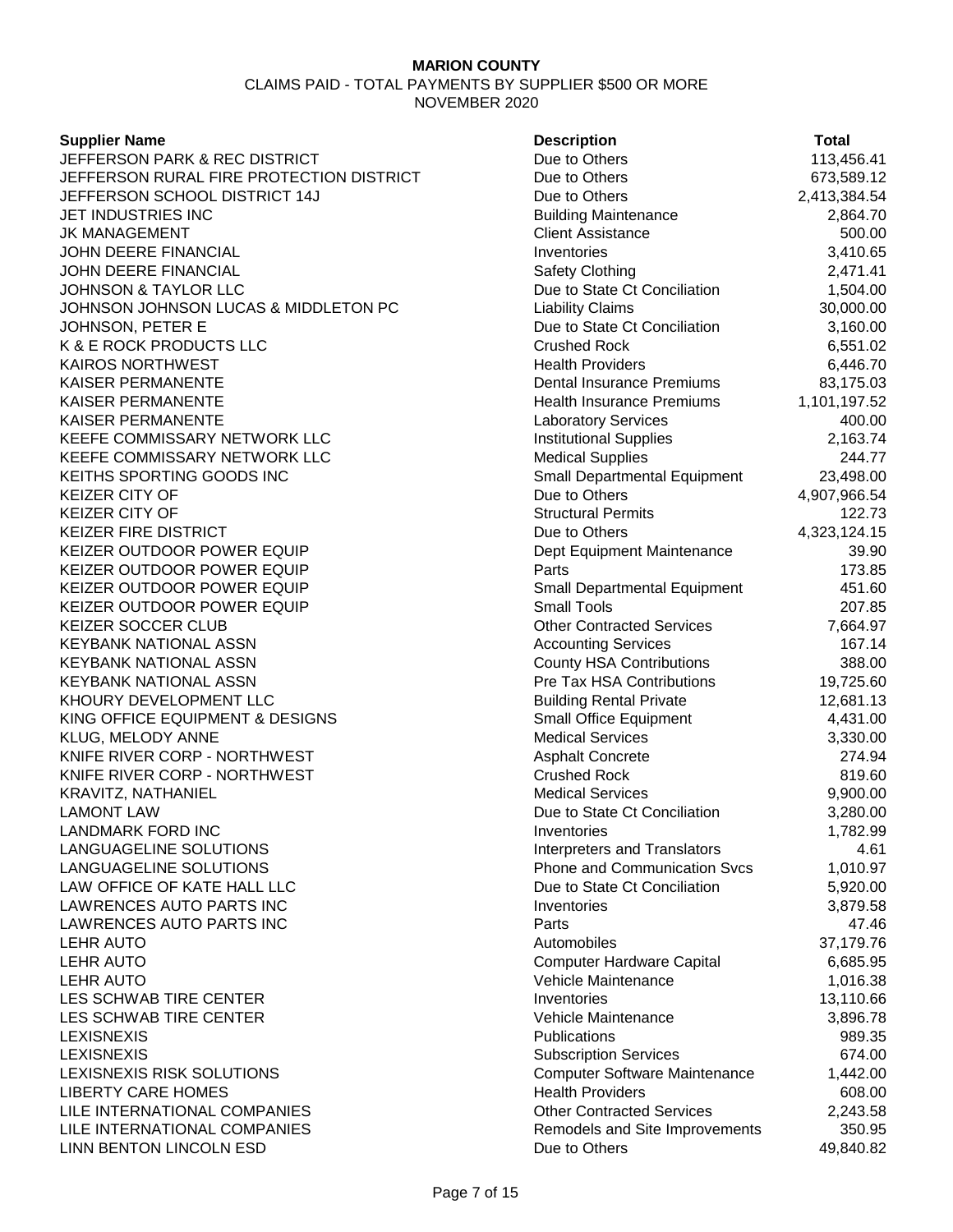CLAIMS PAID - TOTAL PAYMENTS BY SUPPLIER \$500 OR MORE NOVEMBER 2020

### **Supplier Name**

LINTON-NELSON, LORI LITTLE ACRE LOGGING LLC LMC GROUP HOME LLC LOBERG, LANCE MD LOCUMTENENS.COM LLC LOOMIS **Armored Car Services** 3,869.01 LOVE INC OF NORTH MARION COUNTY LUTY, JEFFREY A MD MAGNET FORENSICS USA INC MARC NELSON OIL PRODUCTS INC MARION COUNTY DISTRICT ATTORNEY MARION COUNTY DISTRICT ATTORNEY MARION COUNTY FIRE DISTRICT #1 MARION COUNTY JUVENILE EMPLOYEES ASSN MARION COUNTY LAW ENFORCEMENT ASSN MARION ENVIRONMENTAL SERVICES INC MARION SOIL & WATER CONSERVATION DISTRICT MARTINET GROUP LLC THE MAYFIELD, LISA **MCCOY FREIGHTLINER** MCGILCHRIST URBAN RENEWAL MCKESSON MEDICAL-SURGICAL INC MCKESSON MEDICAL-SURGICAL INC METLIFE Vol Home and Auto Insurance 2,962.55 METROPRESORT INC **METROPRESORT INC** MFD COMMUNITIES RES CTR MICHELLI MEASUREMENT GROUP INC MID VALLEY REP PAYEE MID-VALLEY LITERACY CENTER MID-WILLAMETTE VALLEY COG MID-WILLAMETTE VALLEY COMMUNITY ACTION AGENCY INC MID-WILLAMETTE VALLEY COMMUNITY ACTION AGENCY INC MID-WILLAMETTE VALLEY CRC MILL CITY CITY OF MILL CITY FIRE DISTRICT MILL CREEK URBAN RENEWAL MILLER PAINT CO INC MILLER, JAMES F MJ COUNSELING & CONSULTING MMSGS Medical Supplies 4,688.62 MODA HEALTH PLAN INC MODERN BUILDING SYSTEMS INC MONITOR FIRE DISTRICT MOORE, CRYSTAL K & LEGGETT, DOROTHY J MOORE, LARRY MOOSE RAPIDS TECHNOLOGY INC MOREHEAD, JUDITH A MOTION & FLOW CONTROL PRODUCTS INC MOTION & FLOW CONTROL PRODUCTS INC MOTION & FLOW CONTROL PRODUCTS INC MOTION INDUSTRIES INC MOTOROLA SOLUTIONS INC MT ANGEL CITY OF **DUE 149.00** Due to City of Mt Angel

| <b>Description</b>                                | Total              |
|---------------------------------------------------|--------------------|
| <b>Medical Services</b>                           | 3,100.00           |
| <b>Other Contracted Services</b>                  | 42,250.00          |
| <b>Health Providers</b>                           | 1,728.13           |
| <b>Medical Services</b>                           | 14,500.00          |
| <b>Medical Services</b>                           | 23,868.29          |
| <b>Armored Car Services</b>                       | 3,869.01           |
| <b>Other Contracted Services</b>                  | 150,000.00         |
| <b>Medical Services</b>                           | 11,981.25          |
| Software                                          | 2,000.00           |
| Inventories                                       | 2,067.38           |
| Witness Mileage Reimbursement                     | 158.00             |
| Witnesses                                         | 395.00             |
| Due to Others                                     | 6,164,122.86       |
| <b>MCJEA Dues</b>                                 | 2,940.00           |
| MCLEA Dues                                        | 22,707.00          |
| Hazardous Waste Disposal                          | 545.80             |
| Due to Others                                     | 1,032,108.57       |
| Training                                          | 12,900.00          |
| Due to State Ct Conciliation                      | 3,744.00           |
| Inventories                                       | 652.80             |
| Due to Others                                     | 713,662.70         |
| <b>Departmental Supplies</b>                      | 247.09             |
| <b>Medical Supplies</b>                           | 1,089.11           |
| Vol Home and Auto Insurance                       | 2,962.55           |
| Mail Services                                     | 3,371.09           |
| Postage                                           | 1,534.23           |
| Due to Others                                     | 38,295.38          |
| Dept Equipment Maintenance                        | 900.00             |
| <b>Accounting Services</b>                        | 1,892.00           |
| <b>Client Assistance</b>                          | 887.00             |
| <b>Other Contracted Services</b>                  | 3,372.00           |
| <b>Building Rental Private</b>                    | 1,500.00           |
| Social Services                                   | 6,274.97           |
| <b>Cable Access Services</b>                      | 12,366.55          |
| Due to Others                                     | 78,335.66          |
| Due to Others                                     | 52,978.52          |
| Due to Others                                     | 944,209.39         |
| Remodels and Site Improvements                    | 673.50             |
| <b>Medical Services</b>                           | 17,806.25          |
| <b>Consulting Services</b>                        | 1,840.00           |
| <b>Medical Supplies</b>                           | 4,688.62           |
| <b>Dental Insurance Premiums</b>                  | 85,257.55          |
| <b>Building Rental Private</b>                    | 1,357.70           |
| Due to Others                                     | 12,826.07          |
| Due to Others                                     | 982.12             |
| Due to Others                                     | 687.45             |
| <b>Computer Software Maintenance</b>              | 2,175.00           |
| <b>Other Contracted Services</b>                  | 1,000.00           |
| <b>Field Supplies</b>                             | 92.53              |
| Inventories                                       | 429.26             |
| Parts                                             | 43.20              |
| Inventories                                       | 946.22             |
| Radios and Accessories<br>Due to City of Mt Angel | 4,800.00<br>149 በበ |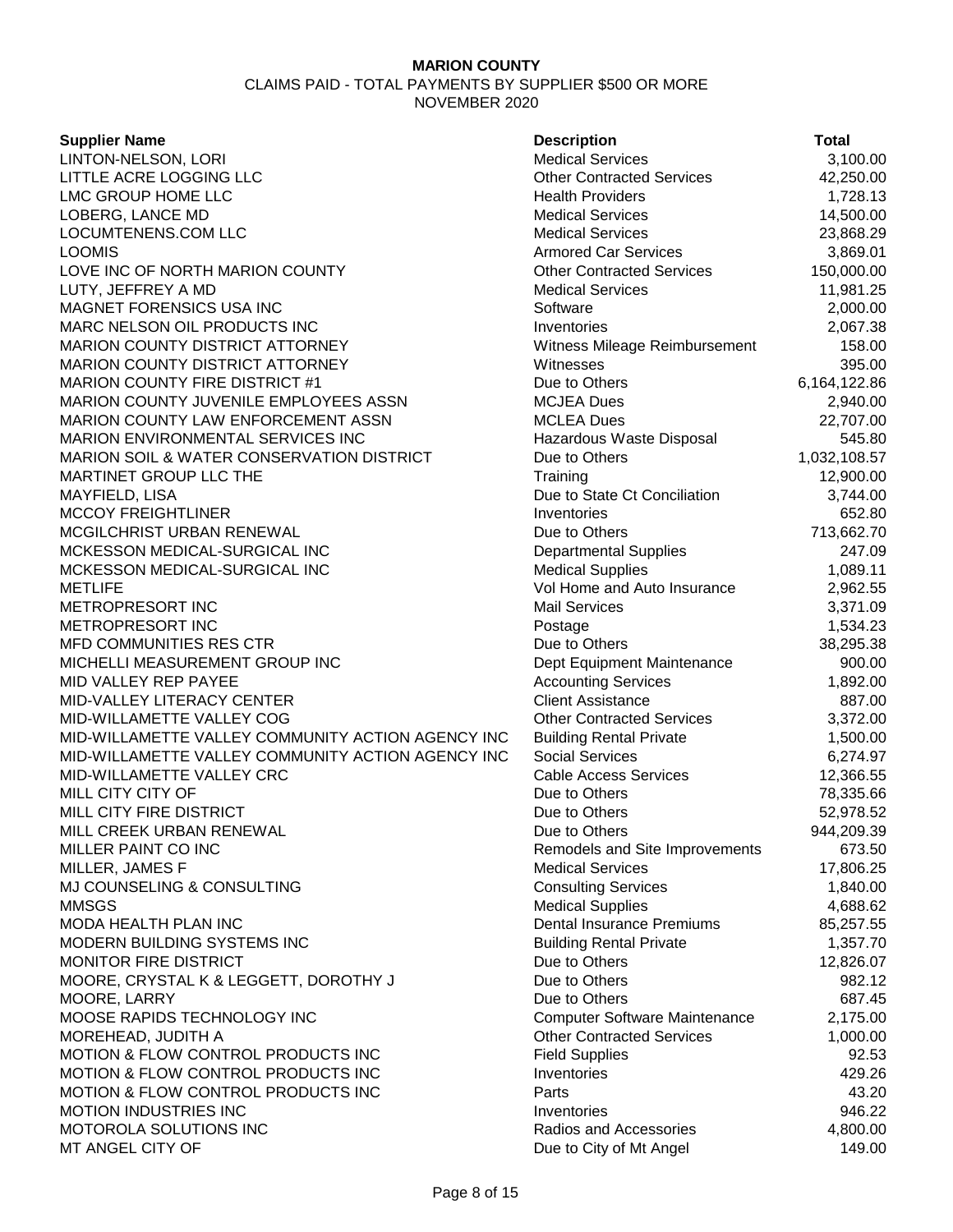| <b>Supplier Name</b>                | <b>Description</b>                         | <b>Total</b> |
|-------------------------------------|--------------------------------------------|--------------|
| MT ANGEL CITY OF                    | Due to Others                              | 761,642.75   |
| MT ANGEL FIRE DISTRICT              | Due to Others                              | 427,089.70   |
| MT ANGEL SCHOOL DISTRICT #91        | Due to Others                              | 1,812,141.40 |
| MULTIVERSE INTERPRETING INC         | Interpreters and Translators               | 1,266.00     |
| NATIONAL INTERPRETING SERVICE INC   | Interpreters and Translators               | 866.25       |
| NATIONAL TESTING NETWORK INC        | <b>Pre Employment Costs</b>                | 500.00       |
| <b>NESCO LLC</b>                    | <b>Equipment Rental</b>                    | 1,640.67     |
| <b>NORIX GROUP INC</b>              | <b>Small Office Equipment</b>              | 8,237.97     |
| NORTH GATEWAY URBAN RENEWAL         | Due to Others                              | 2,839,487.12 |
| NORTH MARION SCHOOL DISTRICT #15    | Due to Others                              | 4,745,220.02 |
| NORTH SANTIAM SCHOOL DISTRICT #29J  | Due to Others                              | 5,352,251.92 |
| <b>NORTHSIDE ELECTRIC</b>           | Ferry Maintenance                          | 491.45       |
| <b>NORTHSIDE ELECTRIC</b>           | Radio Maintenance                          | 839.79       |
| NORTHWEST HUMAN SERVICES INC        | <b>Health Providers</b>                    | 8,167.25     |
| NORTHWEST NATURAL GAS CO            | <b>Natural Gas</b>                         | 11,015.52    |
| NRC ENVIRONMENTAL SERVICES INC      | Hazardous Waste Disposal                   | 1,880.17     |
| <b>NUB HUB LLC</b>                  | <b>Building Rental Private</b>             | 94,969.11    |
| <b>NWB TREE LLC</b>                 | <b>Other Contracted Services</b>           | 36,000.00    |
| OSACA                               | Conferences                                | 2,000.00     |
| OFFICE DEPOT INC                    | <b>Office Supplies</b>                     | 2,253.33     |
| OFFICE WORLD INC                    | Small Departmental Equipment               | 2,074.87     |
| OFFICE WORLD INC                    | Small Office Equipment                     | 2,310.00     |
| OLD DEPOT PROPERTY LLC              | Due to Others                              | 62,497.59    |
| OLDCASTLE PRECAST INC               | Park Maintenance                           | 5,046.00     |
| OLSON, JAMES                        | Due to Others                              | 501.46       |
| ONE CALL CONCEPTS INC               | Miscellaneous Expense                      | 28.80        |
| ONE CALL CONCEPTS INC               | <b>Other Contracted Services</b>           | 721.20       |
| <b>ONPLAN CONSULTING</b>            | <b>Computer Software Capital</b>           | 22,532.00    |
| OREGON ANESTHESIOLOGY GROUP PC      | <b>Medical Services</b>                    | 4,132.80     |
| OREGON DEPT OF HUMAN SERVICES       | Domestic Violence                          | 9,600.00     |
| OREGON DEPT OF HUMAN SERVICES       | <b>Medicaid Fees</b>                       | 56,772.76    |
| OREGON DEPT OF JUSTICE              | Wage Attachment                            | 14,256.11    |
| OREGON DEPT OF REVENUE              | Due to Others                              | 469.43       |
| OREGON DEPT OF REVENUE              | <b>State Assessments</b>                   | 52,270.12    |
| OREGON DEPT OF REVENUE              | <b>State Court Facilities Account</b>      | 111.07       |
| OREGON DEPT OF REVENUE              | State Income Tax Withheld                  | 763,531.95   |
| OREGON DEPT OF REVENUE              | State LEMLA                                | 94.00        |
| OREGON DEPT OF REVENUE              | <b>State Police</b>                        | 4,101.71     |
| OREGON DEPT OF REVENUE              |                                            | 24,265.39    |
| OREGON DEPT OF TRANSPORTATION       | Weighmaster<br><b>Engineering Services</b> | 22.51        |
| OREGON DEPT OF TRANSPORTATION       | Ferries                                    | 153.40       |
| OREGON DEPT OF TRANSPORTATION       | <b>Other Contracted Services</b>           | 798.00       |
| OREGON DEPT OF TRANSPORTATION       |                                            |              |
| OREGON DEPT OF TRANSPORTATION       | Other Investigations                       | 18.75        |
|                                     | <b>Road Construction</b>                   | 331.19       |
| OREGON DEPT OF TRANSPORTATION       | Safety Improvements                        | 11.25        |
| OREGON DEPT OF TRANSPORTATION       | <b>Subscription Services</b>               | 143.95       |
| OREGON DEPT OF TRANSPORTATION       | <b>Traffic Signal Electricity</b>          | 519.04       |
| OREGON DEPT OF TRANSPORTATION       | <b>Traffic Signal Maintenance</b>          | 940.02       |
| OREGON DEPT OF TRANSPORTATION       | <b>Traffic Signals</b>                     | 1,983.10     |
| OREGON FARM BUREAU FEDERATION       | <b>Building Rental Private</b>             | 7,472.89     |
| OREGON GOVERNMENT ETHICS COMMISSION | Dues and Memberships                       | 1,295.33     |
| OREGON HEALTH AUTHORITY             | <b>Laboratory Services</b>                 | 119.52       |
| OREGON HEALTH AUTHORITY             | <b>Professional Licenses</b>               | 450.00       |
| OREGON NURSES ASSN                  | <b>ONA Dues</b>                            | 1,459.36     |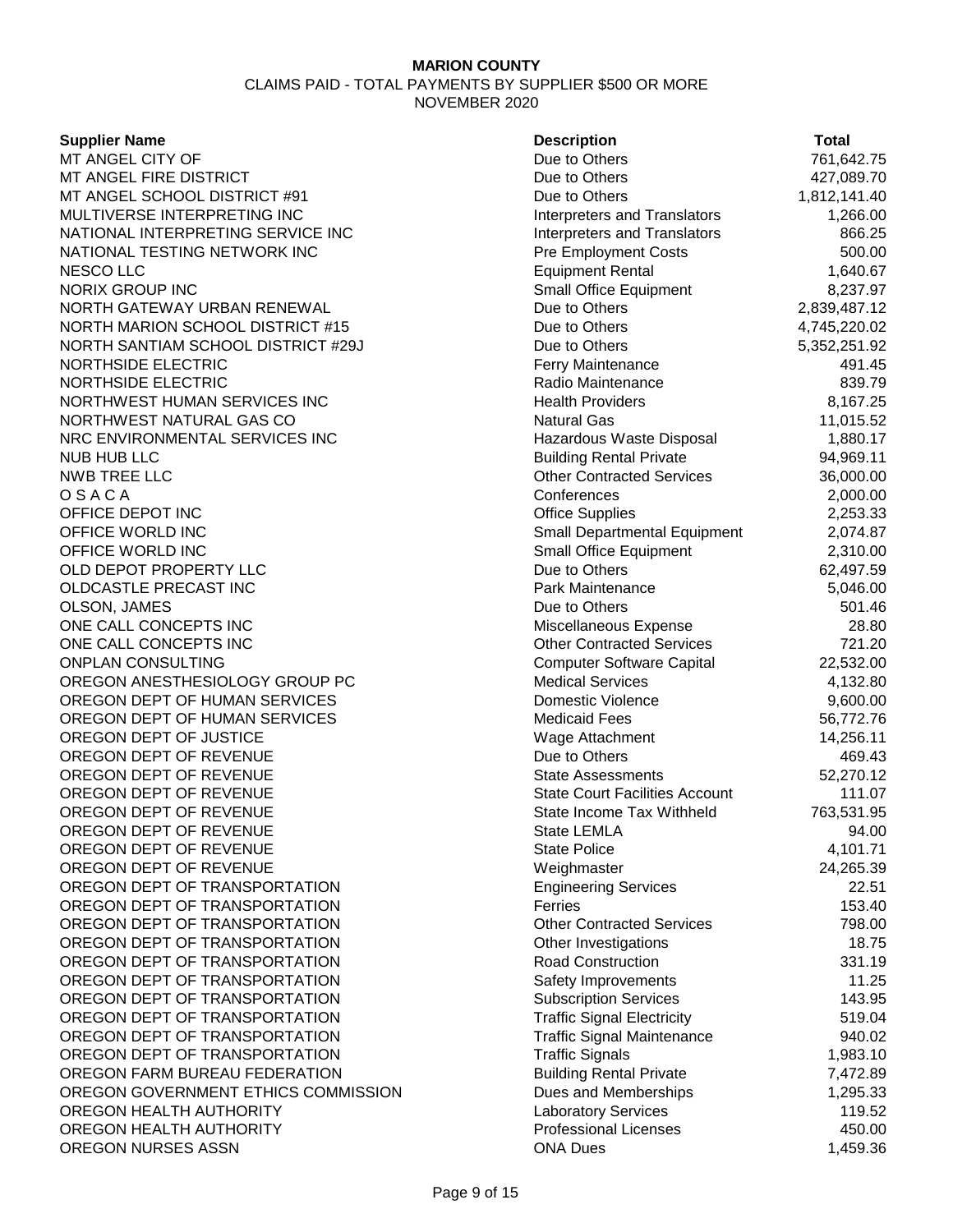CLAIMS PAID - TOTAL PAYMENTS BY SUPPLIER \$500 OR MORE NOVEMBER 2020

#### **Supplier Name**

OREGON PLASTIC TUBING LLC OREGON PUBLICATION CORP OREGON SECRETARY OF STATE OREGON SECRETARY OF STATE OREGON SECRETARY OF STATE OREGON SECRETARY OF STATE OREGON ST DEPT OF CONSUMER & BUSINESS SVCS. OREGON STATE BAR OREGON STATE DEPT OF ADMIN SERVICES OREGON STATE DEPT OF ADMIN SERVICES OREGON STATE DEPT OF ADMIN SERVICES OREGON STATE DEPT OF ADMIN SERVICES OREGON STATE DEPT OF ENV QUALITY OREGON STATE DEPT OF ENV QUALITY OREGON STATE DEPT OF FORESTRY OREGON STATE FAIR & EXPOSITION CENTER OREGON STATE OF OREGON STATE POLICE OUTLAND, KATHY LCSW OVERHEAD DOOR CO OF SALEM OVERTON SAFETY TRAINING INC **OXFORD HOUSE MELLOW** OXFORD HOUSE SILVERTON OXFORD HOUSE SILVERTON P G E City Operations and St Lights 23,256.11 P G E Electricity 96,521.87 P G E Traffic Signal Electricity 1,841.42 P&M AUTOMOTIVE INC **P&M AUTOMOTIVE INC** PACIFIC POWER **PACIFIC POWER** PACIFIC POWER **PACIFIC SANITATION INC** PACIFIC SANITATION INC PACIFICSOURCE HEALTH PLANS PACWEST MACHINERY LLC PANERA BREAD COMPANY PANERA BREAD COMPANY PARTNERSHIPS IN COMMUNITY LIVING PASSPORT TO LANGUAGES INC Pastorino, Jennifer PATHFINDERS OF OREGON PELTON PROJECT INC PEREZ-HOLLAND, MARCOS PETERSON MACHINERY CO PETERSON MACHINERY CO PETERSON MACHINERY CO PETERSON MACHINERY CO PETERSON MACHINERY CO PETRE, TERI Building Rental Private 2,006.00 PIONEER TRUST BANK NA TRUSTEE PLATT ELECTRIC SUPPLY POLK COUNTY FIRE DISTRICT #1 POLK COUNTY, OR

| <b>Description</b>                                                  | <b>Total</b>         |
|---------------------------------------------------------------------|----------------------|
| Pipe                                                                | 1,302.80             |
| Advertising                                                         | 2,858.00             |
| <b>Audit Services</b>                                               | 40.00                |
| Computer Software Maintenance                                       | 34,490.00            |
| Miscellaneous Expense                                               | 40.00                |
| Notary Bonds                                                        | 40.00                |
| <b>Structural Permits</b>                                           | 19,945.26            |
| <b>Subscription Services</b>                                        | 590.00               |
| <b>Data Connections</b>                                             | 95.86                |
| Gasoline                                                            | 81.41                |
| Vehicle Maintenance                                                 | 32.50                |
| <b>Vehicle Rental</b>                                               | 10,243.02            |
| <b>Professional Licenses</b>                                        | 160.00               |
| <b>Structural Permits</b>                                           | 3,500.00             |
| Due to Others                                                       | 210,653.38           |
| Training                                                            | 8,357.56             |
| <b>Bridge Construction</b>                                          | 841.00               |
| Other Investigations                                                | 6,300.00             |
| Due to State Ct Conciliation                                        | 1,360.00             |
| <b>Building Maintenance</b>                                         | 525.00               |
| Training                                                            | 3,395.00             |
| <b>Client Assistance</b>                                            | 2,600.00             |
| <b>Client Assistance</b>                                            | 800.00               |
| <b>Housing Subsidies</b>                                            | 400.00               |
| <b>City Operations and St Lights</b>                                | 23,256.11            |
| Electricity                                                         | 96,521.87            |
| <b>Traffic Signal Electricity</b>                                   | 1,841.42             |
| Other Investigations                                                | 335.00               |
| Vehicle Maintenance                                                 | 217.50               |
| <b>City Operations and St Lights</b>                                | 131.32               |
| Electricity                                                         | 1,695.24             |
| <b>Traffic Signal Electricity</b>                                   | 93.49                |
| <b>Ash Hauling Services</b>                                         | 41,987.83            |
| Garbage Disposal and Recycling                                      | 649.97               |
| <b>Health Insurance Premiums</b>                                    | 916,461.87           |
| Inventories                                                         | 836.12               |
| <b>Client Assistance</b>                                            | 741.85               |
| <b>Food Services</b>                                                | 429.44               |
| <b>Health Providers</b>                                             | 6,289.54             |
| <b>Interpreters and Translators</b>                                 | 33,000.60            |
| <b>Tuition Reimbursement</b>                                        | 500.00               |
| <b>Social Services</b>                                              | 9,444.44             |
| <b>Health Providers</b>                                             | 20,207.69            |
| <b>Youth Stipends</b>                                               | 840.01               |
| Departmental Equipment Capital<br>Inventories                       | 148,904.77           |
|                                                                     | 2,170.53<br>5,905.78 |
| Small Departmental Equipment<br><b>Unbilled Accounts Receivable</b> |                      |
|                                                                     | (128, 356.20)        |
| Vehicle Maintenance                                                 | 20,845.70            |
| <b>Building Rental Private</b><br><b>Building Rental Private</b>    | 2,006.00             |
| <b>Electrical Supplies</b>                                          | 22,056.37            |
| Due to Others                                                       | 911.88<br>41,088.68  |
| <b>Medical Services</b>                                             | 117.00               |
|                                                                     |                      |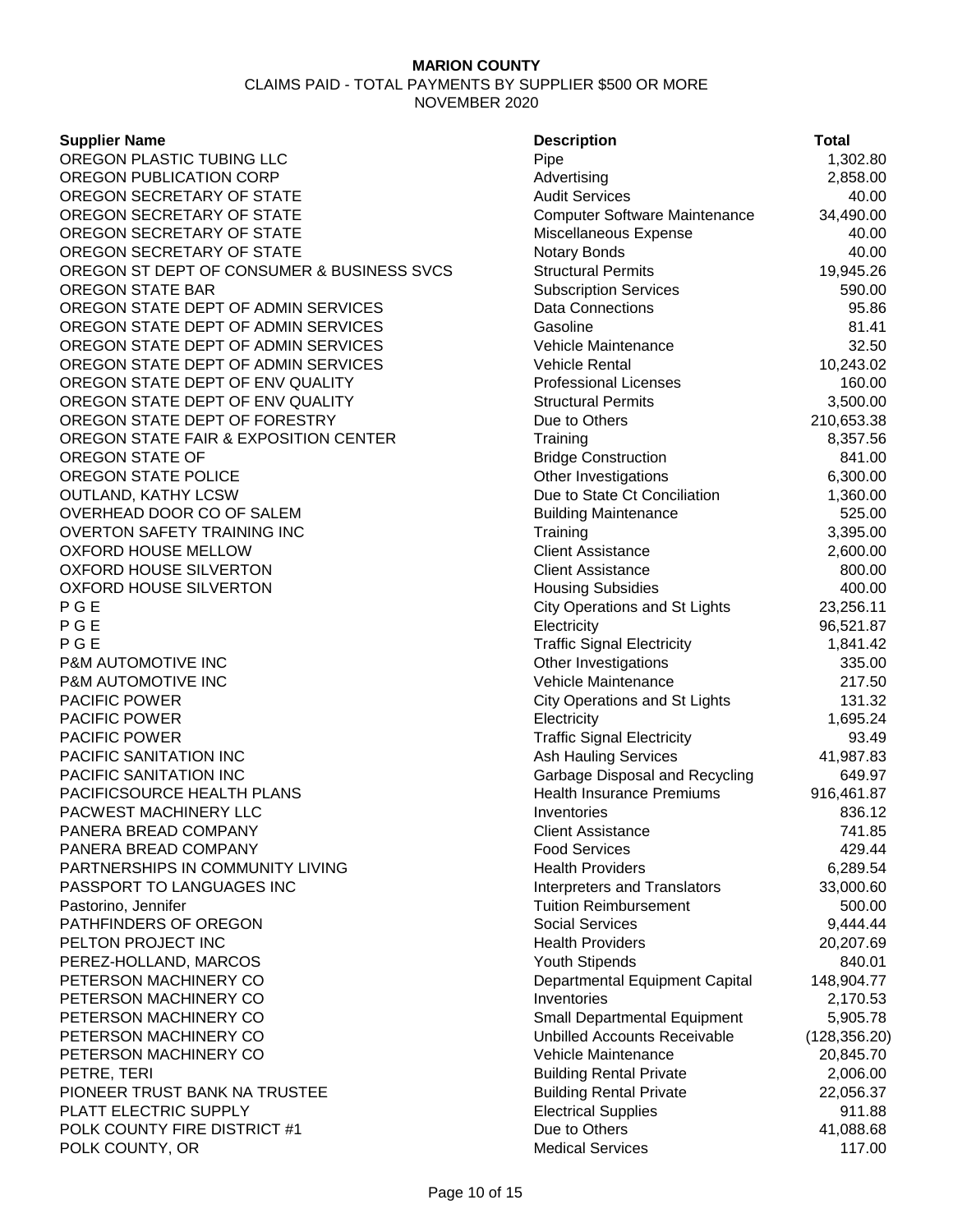CLAIMS PAID - TOTAL PAYMENTS BY SUPPLIER \$500 OR MORE NOVEMBER 2020

#### **Supplier Name**

POLK COUNTY, OR PORAC RETIREE MEDICAL TRUST POSITIVE PROMOTIONS INC POTTERS INDUSTRIES LLC PREMIER OFFICE TECHNOLOGIES INC PREMIUM PROPERTY MANAGEMENT INC PRESIDIO NETWORKED SOLUTIONS GROUP LLC PRIORITY TITLE AGENCY LLC PRIORTIY TITLE AGENCY LLC PROFESSIONAL BENEFIT SERVICES INC PROFESSIONAL BENEFIT SERVICES INC PROFESSIONAL BENEFIT SERVICES INC PROFESSIONAL BENEFIT SERVICES INC PROFESSIONAL CREDIT SERVICE PROFESSIONAL CREDIT SERVICE PROFESSIONAL CREDIT SERVICE PROFESSIONAL THERAPEUTIC COMMUNITY NETWORK INC PROSTAR SECURITY INC PROSTAR SECURITY INC PUBLIC EMPLOYEES RETIREMENT SYSTEM PUBLIC EMPLOYEES RETIREMENT SYSTEM PUBLIC EMPLOYEES RETIREMENT SYSTEM PUBLIC EMPLOYEES RETIREMENT SYSTEM PUBLIC EMPLOYEES RETIREMENT SYSTEM PUBLIC EMPLOYEES RETIREMENT SYSTEM PUBLIC PARTNERSHIPS LLC QUADIENT INC QUEST DIAGNOSTICS INC QUINCY ENGINEERING INC R S D Building Maintenance 39,314.70 R S D Departmental Supplies 236.43 RADIODAN LLC RAM STEELCO INC RAYBURN-TILLSON, ALEXANDER LOVELL **RED WING SHOES** REDWOOD TOXICOLOGY LABORATORY INC REDWOOD TOXICOLOGY LABORATORY INC REECE COMPLETE SECURITY SOLUTIONS REIMERS FURNITURE MFG INC REPUBLIC SERVICES INC REPUBLIC SERVICES INC REPUBLIC SERVICES INC REPUBLIC SERVICES INC REPUBLIC SERVICES INC RETAIL LOCKBOX INC **RICOH USA INC** RICOH USA INC RICOH USA INC RIDDLE, KAREN STADELE RIVERBEND MATERIALS RIVERBEND MATERIALS RIVERBEND MATERIALS RIVERFRONT/DOWNTOWN URBAN RENEWAL RNJ LLC 3,050.78

| <b>Description</b>                                             | Total                      |
|----------------------------------------------------------------|----------------------------|
| <b>Phone and Communication Svcs</b>                            | 1,190.00                   |
| <b>MCLEA Retiree Medical Trust</b>                             | 22,250.00                  |
| Safety Clothing                                                | 18,235.00                  |
| Inventories                                                    | 22,298.40                  |
| <b>Transcription Services</b>                                  | 5,390.46                   |
| <b>Building Rental Private</b>                                 | 6,744.57                   |
| <b>Subscription Services</b>                                   | 22,295.00                  |
| Due to Others                                                  | 1,350.76                   |
| Due to Others                                                  | 734.52                     |
| <b>Insurance Admin Services</b>                                | 1,951.50                   |
| Pre Tax Day Care                                               | 7,287.28                   |
| <b>Pre Tax Medical</b>                                         | 27,370.12                  |
| Pre Tax Transportation                                         | 174.00                     |
| Marion Cty Justice Court Fees                                  | 16,518.36                  |
| <b>Recoveries from Collections</b>                             | 208.72                     |
| <b>Supervision Fees</b>                                        | 250.91                     |
| <b>Health Providers</b>                                        | 1,465.50                   |
| <b>Armored Car Services</b>                                    | 1,050.00                   |
| <b>Security Services</b>                                       | 2,000.00                   |
| <b>Outstanding Checks</b>                                      | 218.57                     |
| <b>PERS Employee Contribution</b>                              | 435,697.61                 |
| <b>PERS Employer Contribution</b>                              | 1,180,664.24               |
| <b>PERS Police Units</b>                                       | 219.14                     |
| <b>PERS Suspense</b>                                           | (13,049.04)                |
| PERS Voluntary IAP                                             | 24.38                      |
| <b>Third Party Administrators</b>                              | 49,549.56                  |
|                                                                |                            |
| Postage<br><b>Laboratory Services</b>                          | 1,000.00<br>2,610.21       |
| <b>Road Construction</b>                                       | 19,114.23                  |
| <b>Building Maintenance</b>                                    | 39,314.70                  |
|                                                                | 236.43                     |
| <b>Departmental Supplies</b><br>Departmental Equipment Capital | 2,970.00                   |
| Inventories                                                    | 981.93                     |
| Due to State Ct Conciliation                                   | 1,240.00                   |
| Safety Clothing                                                | 557.97                     |
| <b>Drug Testing</b>                                            | 7,378.32                   |
| <b>Laboratory Services</b>                                     | 4,631.25                   |
| <b>Building Maintenance</b>                                    | 1,881.10                   |
| <b>Small Office Equipment</b>                                  | 4,812.50                   |
| <b>Appliance Metal Recovery Fees</b>                           | (4,376.09)                 |
| Garbage Disposal and Recycling                                 | 6,501.39                   |
| <b>Other Contracted Services</b>                               | 3,988.42                   |
| <b>Tire Hauling Services</b>                                   | 5,938.87                   |
| <b>Transfer Station Contracts</b>                              | 892,446.71                 |
| <b>Bank Services</b>                                           | 4,121.33                   |
| <b>Equipment Rental</b>                                        | 8,900.64                   |
| Office Equipment Maintenance                                   | 913.60                     |
| <b>Printing Services</b>                                       | 228.79                     |
| Due to State Ct Conciliation                                   |                            |
| <b>Asphalt Concrete</b>                                        | 4,320.00<br>7,218.49       |
|                                                                |                            |
| Retainage Payable<br>Road Resurfacing                          | (27, 215.89)<br>120,817.70 |
| Due to Others                                                  | 2,843,121.03               |
| Due to Others                                                  | 3,050.78                   |
|                                                                |                            |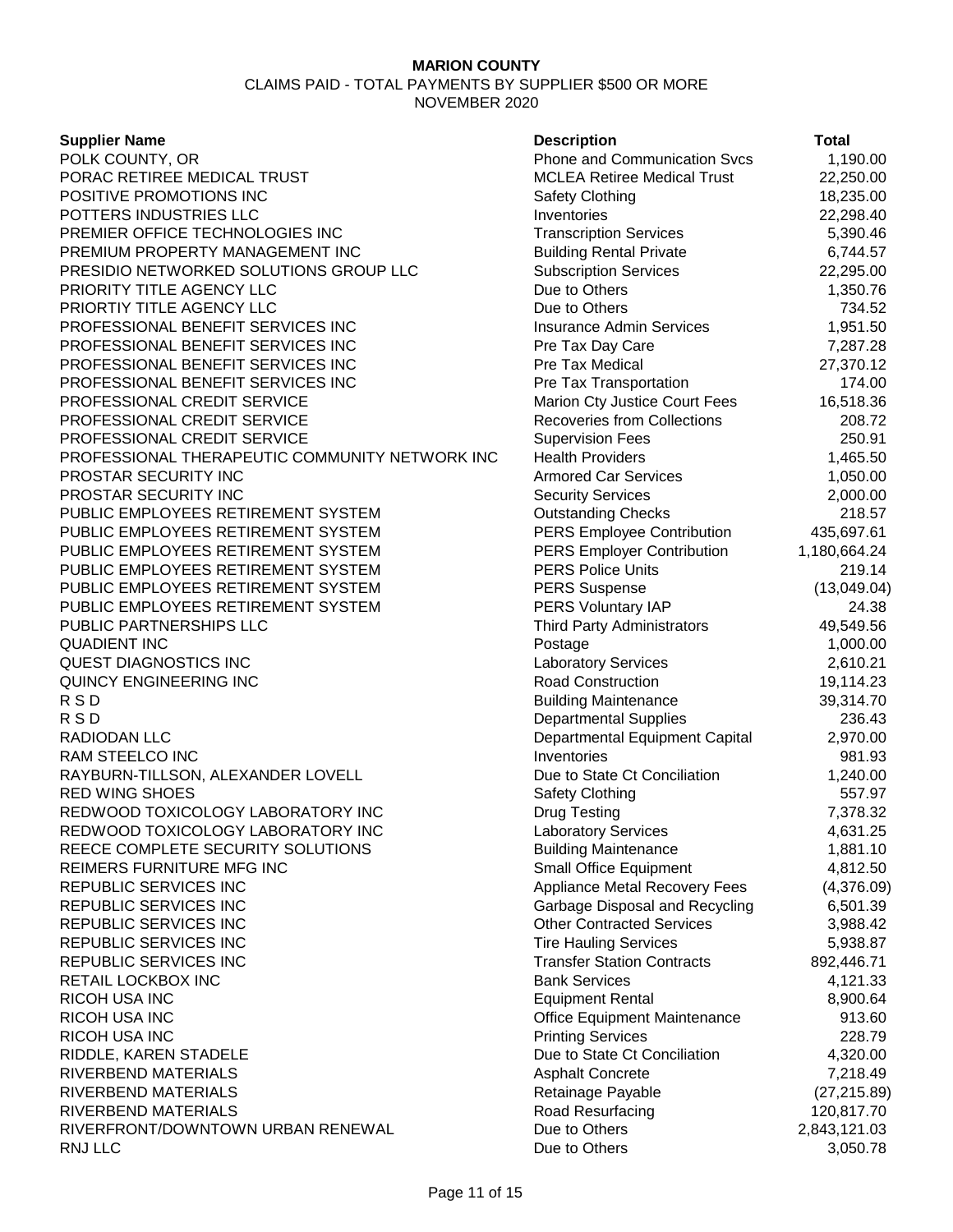CLAIMS PAID - TOTAL PAYMENTS BY SUPPLIER \$500 OR MORE NOVEMBER 2020

#### **Supplier Name**

ROBERT HALF INTERNATIONAL INC ROBERT HALF INTERNATIONAL INC ROCKWEST TRAINING CO INC ROOKERY SOFTWARE LTD ROWLEY, MARK C MD ROY HOUCK CONSTRUCTION LLC ROY HOUCK CONSTRUCTION LLC SADLERROSE CORPORATE TRAINING SAFETY-KLEEN SYSTEMS INC SAFEWAY SIGN CO SALEM AREA MASS TRANSIT DISTRICT SALEM AREA MASS TRANSIT DISTRICT SALEM CITY OF GILL CONTROLLER STATES AND RESIDENT City Operations and St Lights 391.04 SALEM CITY OF SALEM CITY OF SALEM CITY OF SALEM CITY OF SALEM CITY OF SALEM CITY OF **SALEM CITY OF SALEM ELECTRIC** SALEM FIRE ALARM INC SALEM GASTROENTEROLOGY CONSULTANTS PC SALEM HEALTH SALEM HEALTH **SALEM HEALTH** SALEM HEALTH SALEM HEALTH SALEM OCCUPATIONAL HEALTH CLINIC SALEM OCCUPATIONAL HEALTH CLINIC SALEM PRINTING & BLUEPRINT INC SALEM PRINTING & BLUEPRINT INC SALEM RADIOLOGY CONSULTANTS PC SALEM SELF-HELP HOUSING LLC SALEM SUBURBAN FIRE DISTRICT SALEM, CITY OF - UR SPECIAL SALEM-KEIZER SCHOOL DISTRICT #24J SALES, STEVEN B SANTIAM CANYON SCHOOL DISTRICT #129J SATELLITE TRACKING OF PEOPLE LLC SCHRYVER MEDICAL SALES & MARKETING LLC SCOTTS MILLS CITY OF **SCS ENGINEERS** SEIU LOCAL 503 OR PUBLIC EE UNION SEIU LOCAL 503 OR PUBLIC EE UNION SEIU LOCAL 503 OR PUBLIC EE UNION SEIU LOCAL 503 OR PUBLIC EE UNION SEIU LOCAL 503 OR PUBLIC EE UNION SELECT PORTFOLIO SERVICING INC **SERVICELINK SHELLYS HOUSE** SHELLYS HOUSE SHI INTERNATIONAL CORP SHI INTERNATIONAL CORP

| <b>Description</b>                   | Total          |
|--------------------------------------|----------------|
| <b>Accounting Services</b>           | 13,914.35      |
| <b>Temporary Wages</b>               | 16,354.82      |
| <b>Printing Services</b>             | 1,736.00       |
| <b>Computer Software Capital</b>     | 6,074.00       |
| <b>Medical Services</b>              | 1,524.00       |
| Retainage Payable                    | 96,193.37      |
| Road Resurfacing                     | 19,992.88      |
| Training                             | 6,000.00       |
| <b>Other Contracted Services</b>     | 982.00         |
| Inventories                          | 34,908.60      |
| Due to Others                        | 9,667,754.13   |
| <b>Other Contracted Services</b>     | 1,936.00       |
| <b>City Operations and St Lights</b> | 391.04         |
| Due to Others                        | 61,709,482.86  |
| Garbage Disposal and Recycling       | 1,882.00       |
| Hazardous Waste Disposal             | 5,665.25       |
| <b>Other Contracted Services</b>     | 21,526.24      |
| Sewer                                | 22,840.32      |
| <b>Traffic Signal Maintenance</b>    | 13,683.12      |
| Water                                | 9,554.91       |
| Electricity                          | 1,846.27       |
| <b>Building Maintenance</b>          | 3,633.96       |
| <b>Medical Services</b>              | 2,139.20       |
| <b>Hospital Services</b>             | 42,053.44      |
| <b>Laboratory Services</b>           | 1,115.59       |
| Meals                                | 91.00          |
| <b>Medical Services</b>              | 1,489.05       |
| <b>Pre Employment Costs</b>          | 680.00         |
| <b>Medical Services</b>              | 833.68         |
| <b>Pre Employment Costs</b>          | 2,730.00       |
| <b>Departmental Supplies</b>         | 139.90         |
| <b>Printing Services</b>             | 580.50         |
| <b>XRay Services</b>                 | 525.00         |
| <b>Building Rental Private</b>       | 1,950.00       |
| Due to Others                        | 658,625.13     |
| Due to Others                        | 2,225,251.63   |
| Due to Others                        | 102,277,509.67 |
| <b>Pre Employment Costs</b>          | 821.00         |
| Due to Others                        | 1,157,474.62   |
| <b>Other Contracted Services</b>     | 1,590.30       |
| <b>XRay Services</b>                 | 5,640.00       |
| Due to Others                        | 9,206.36       |
| <b>Consulting Services</b>           | 10,787.54      |
| OPEU 98                              | 3,204.40       |
| <b>OPEU Dues</b>                     | 87,858.99      |
| <b>OPEU Legal</b>                    | 678.66         |
| <b>OPEU Life</b>                     | 2,211.98       |
| <b>OPEU PAC Contribution</b>         | 794.52         |
| Due to Others                        | 4,273.99       |
| Due to Others                        | 3,325.70       |
| <b>Client Assistance</b>             | 900.00         |
| <b>Housing Subsidies</b>             | 450.00         |
| Computer Hardware Maintenance        | 6,720.00       |
| <b>Computer Software Maintenance</b> | 8,221.01       |
|                                      |                |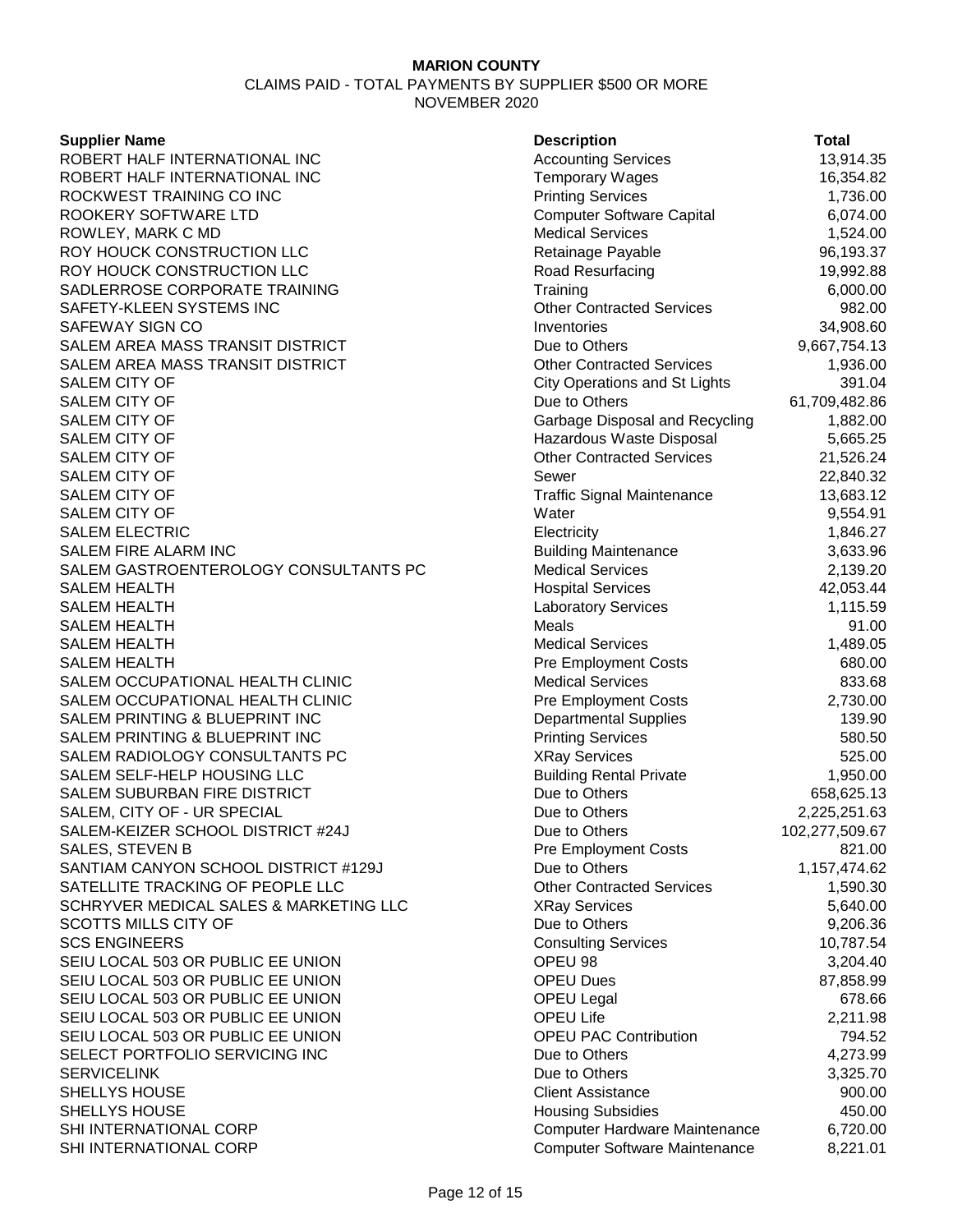CLAIMS PAID - TOTAL PAYMENTS BY SUPPLIER \$500 OR MORE NOVEMBER 2020

#### **Supplier Name**

| <b>Supplier Name</b>                                 | <b>Description</b>                | <b>Total</b> |
|------------------------------------------------------|-----------------------------------|--------------|
| SHI INTERNATIONAL CORP                               | Departmental Equipment Capital    | 7,165.86     |
| SHI INTERNATIONAL CORP                               | Software                          | 74,775.36    |
| SHI INTERNATIONAL CORP                               | <b>Subscription Services</b>      | 5,129.11     |
| SHOLAR, JOHN MICHAEL                                 | <b>Medical Services</b>           | 4,000.00     |
| SHRED NORTHWEST LLC                                  | <b>Document Disposal Services</b> | 650.80       |
| SIEMENS INDUSTRY INC                                 | Departmental Equipment Capital    | 23,808.00    |
| SILVER FALLS LIBRARY DISTRICT                        | Due to Others                     | 735,537.82   |
| SILVER FALLS SCHOOL DISTRICT #4J                     | Due to Others                     | 9,500,802.92 |
| <b>SILVERTON CITY OF</b>                             | Due to Others                     | 2,737,093.15 |
| SILVERTON RURAL FIRE DISTRICT                        | Due to Others                     | 1,512,662.72 |
| SILVERTON URBAN RENEWAL DISTRICT                     | Due to Others                     | 676,119.17   |
| SOARING HEIGHTS RECOVERY HOMES                       | <b>Client Assistance</b>          | 3,387.12     |
| SOARING HEIGHTS RECOVERY HOMES                       | <b>Housing Subsidies</b>          | 1,410.00     |
| SOLANKY, ONEILL S DDS LLC                            | <b>Dental Services</b>            | 3,510.00     |
| SOUTH WATERFRONT URBAN RENEWAL                       | Due to Others                     | 318,373.79   |
| <b>SPARKLE CLEANERS</b>                              | <b>Laundry Services</b>           | 3,066.10     |
| SPECIAL DISTRICTS ASSN OF OREGON                     | Dues and Memberships              | 4,130.64     |
| SPRINT                                               | <b>Cellular Phones</b>            | 257.22       |
| SPRINT                                               | Data Connections                  | 2,217.59     |
| SPRINT                                               | Homicide Investigations           | 100.00       |
| ST PAUL CITY OF                                      | Due to Others                     | 21,565.24    |
| ST PAUL FIRE DISTRICT                                | Due to Others                     | 159,961.73   |
| ST PAUL SCHOOL DISTRICT #45                          | Due to Others                     | 1,152,928.12 |
| STAPLES CONTRACT & COMMERCIAL INC                    | <b>Departmental Supplies</b>      | 70.72        |
| STAPLES CONTRACT & COMMERCIAL INC                    | <b>Institutional Supplies</b>     | 1,567.61     |
| STAPLES CONTRACT & COMMERCIAL INC                    | Janitorial Supplies               | 1,328.51     |
| STAPLES CONTRACT & COMMERCIAL INC                    | Small Departmental Equipment      | 2.99         |
| STATE OF OREGON JUDICIAL DEPT                        | <b>Client Assistance</b>          | 1,158.34     |
| STATE OF OREGON JUDICIAL DEPT                        | <b>Victim Restitution</b>         | 100.00       |
| <b>STAYTON CITY OF</b>                               | <b>Building Rental Private</b>    | 100.00       |
| <b>STAYTON CITY OF</b>                               | Due to City of Stayton            | 731.33       |
| <b>STAYTON CITY OF</b>                               | Due to Others                     |              |
| <b>STAYTON FIRE DISTRICT</b>                         | Due to Others                     | 2,132,218.40 |
| SUBLIMITY CITY OF                                    | Due to Others                     | 1,011,057.62 |
| SUBLIMITY FIRE DISTRICT                              | Due to Others                     | 155,436.11   |
|                                                      |                                   | 707,837.09   |
| SUBURBAN CHEVROLET<br>SUNSET HAVEN LIGHTING DISTRICT | Automobiles                       | 105,134.07   |
|                                                      | Due to Others                     | 15,230.62    |
| SYMBOLARTS LLC                                       | Awards and Recognition            | 5,818.00     |
| TACOMA DIESEL & EQUIPMENT INC                        | Radio Maintenance                 | 4,165.00     |
| TEC EQUIPMENT INC                                    | Parts                             | 599.24       |
| TICOR TITLE INS CO                                   | Due to Others                     | 3,310.33     |
| TODD, SPENCER                                        | <b>Client Assistance</b>          | 1,000.00     |
| TOPCON SOLUTIONS INC                                 | Computer Software Maintenance     | 4,475.25     |
| TRANE US INC                                         | <b>Building Maintenance</b>       | 1,590.60     |
| TRINITY SERVICES GROUP INC                           | <b>Food Services</b>              | 77,544.01    |
| TROJAN STORAGE OF SALEM LLC                          | <b>Building Rental Private</b>    | 730.00       |
| TURNER CITY OF                                       | Due to City of Turner             | 80.00        |
| TURNER CITY OF                                       | Due to Others                     | 544,927.50   |
| TURNER FIRE DISTRICT                                 | Due to Others                     | 1,084,046.62 |
| TURNER URBAN RENEWAL AGENCY                          | Due to Others                     | 24,065.07    |
| <b>TVW INC</b>                                       | <b>Janitorial Services</b>        | 15,137.34    |
| UNION GOSPEL MISSION OF SALEM OR                     | <b>Housing Subsidies</b>          | 2,400.00     |
| UNITED RENTALS NORTH AMERICA INC                     | <b>Equipment Rental</b>           | 2,170.70     |
| UNITED RENTALS NORTH AMERICA INC                     | <b>Field Supplies</b>             | 3,675.50     |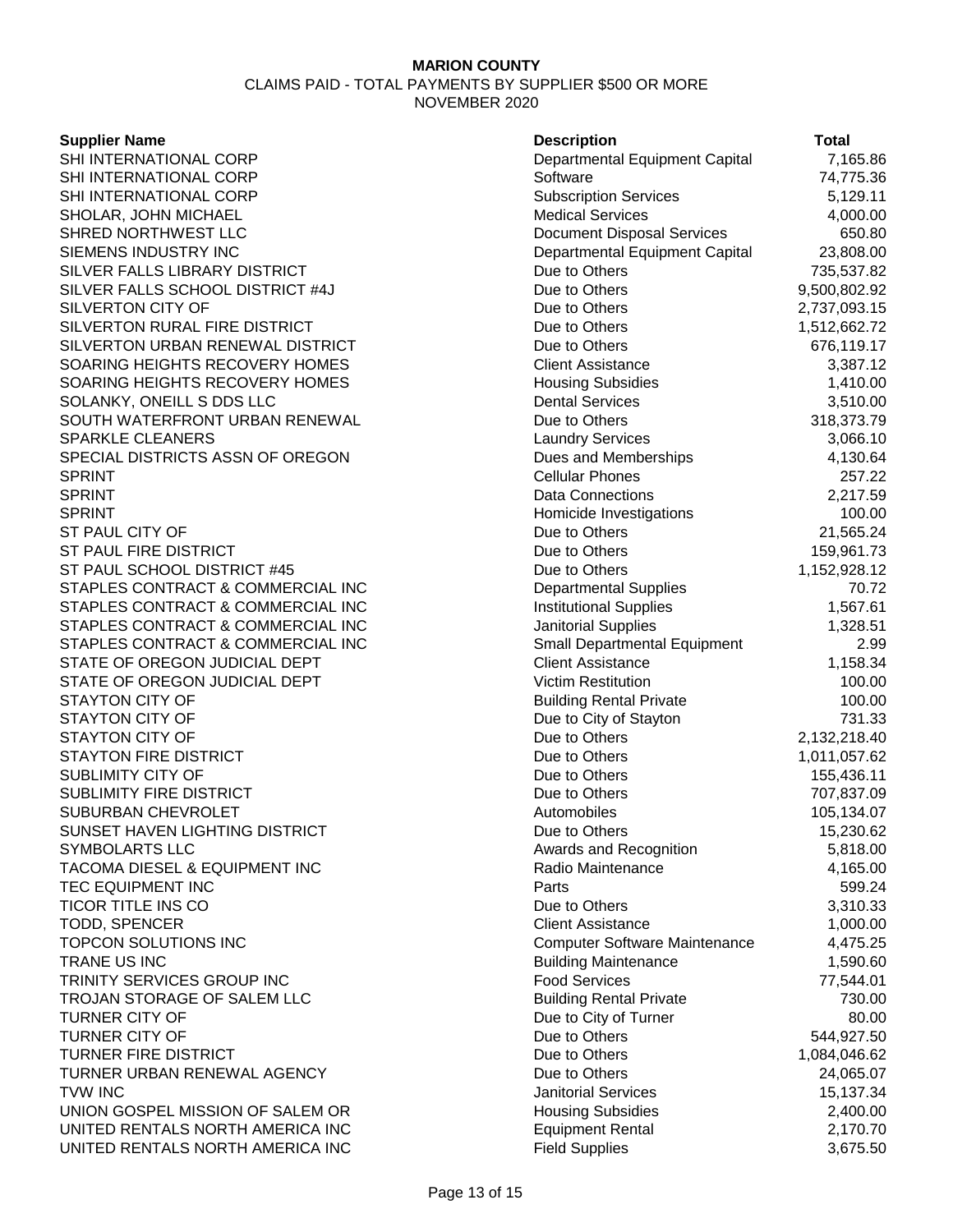#### **Supplier Name**

UNITED RENTALS NORTH AMERICA INC UNITED WAY OF THE MID WILLAMETTE VALLEY UNITED WAY OF THE MID WILLAMETTE VALLEY UNIVERSAL FIELD SERVICES INC UNIVERSAL RECYCLING TECHNOLOGIES LLC US BANK Interest Payments 727,260.00 US DEPT OF AGRICULTURE US FOODS INC **US POSTAL SERVICE** UTAH HEALTH INFORMATION NETWORK INC VALLEY LANDFILLS INC VERIZON WIRELESS **VERIZON WIRELESS VERIZON WIRELESS** VERTEX INC Computer Software Maintenance 11,862.00 VLACH-ING, MICHELLE VOTH, VIRGIL J VOYA RETIREMENT INSURANCE & ANNUITY CO VOYA RETIREMENT INSURANCE & ANNUITY CO VOYA RETIREMENT INSURANCE & ANNUITY CO VOYA RETIREMENT INSURANCE & ANNUITY CO VOYA RETIREMENT INSURANCE & ANNUITY CO WAVELENGTH WAXIE SANITARY SUPPLY WAXIE SANITARY SUPPLY WAXIE SANITARY SUPPLY WAXIE SANITARY SUPPLY WEAR, DAVID S WELLS FARGO BANK NA WELLS FARGO BANK NA WEST CARE OREGON WEST CONSULTANTS INC WEST CONSULTANTS INC WEST PUBLISHING CORP WEST SALEM URBAN RENEWAL WESTERN EXTERMINATOR CO WHITE, URSULA J PMHNP **WILCO FARMERS WILCO FARMERS WILCO FARMERS** WILLAMETTE EDUCATION SERVICE DISTRICT WILLAMETTE HUMANE SOCIETY WILLAMETTE HUMANE SOCIETY WILLAMETTE ORTHOPEDIC GROUP LLC WILLAMETTE ORTHOPEDIC GROUP LLC WILLAMETTE SURGERY CENTER PC WILLAMETTE UNIVERSITY WILLAMETTE UROLOGY WINDSOR ROCK PRODUCTS WOLF PSYCHIATRIC CONSULTANTS LLC WOODBURN AMBULANCE SERVICE INC WOODBURN AMBULANCE SERVICE INC WOODBURN CITY OF WOODBURN CITY OF

| <b>Description</b>                              | <b>Total</b>       |
|-------------------------------------------------|--------------------|
| Inventories                                     | 356.75             |
| Due to Others                                   | 883.00             |
| United Way                                      | 594.50             |
| <b>Bridge Construction</b>                      | 824.25             |
| <b>Other Contracted Services</b>                | 1,451.31           |
| <b>Interest Payments</b>                        | 727,260.00         |
| <b>Predatory Animals</b>                        | 1,639.24           |
| Inventories                                     | 1,816.23           |
| Postage                                         | 700.00             |
| <b>Other Contracted Services</b>                | 3,569.94           |
| <b>Ash Hauling Services</b>                     | 61,136.27          |
| <b>Cellular Phones</b>                          | 109,006.59         |
| Data Connections                                | 44,867.97          |
| Other Investigations                            | 130.00             |
| <b>Computer Software Maintenance</b>            | 11,862.00          |
| Due to State Ct Conciliation                    | 5,596.00           |
| <b>Bridge Construction</b>                      | 1,995.60           |
| 401K County Portion                             | 57,176.10          |
| 401K Employee Portion                           | 38,651.79          |
| 401K Loan Repayment                             | 11,266.28          |
| 457 Deferred Compensation                       | 172,182.04         |
| Roth 457 Contributions                          | 26,385.16          |
| <b>Other Contracted Services</b>                | 631.00             |
| Departmental Equipment Capital                  | 17,340.00          |
| <b>Departmental Supplies</b>                    | 863.00             |
| Janitorial Supplies                             | 8,898.50           |
| Safety Equipment                                | 5,074.30           |
| <b>Psychiatric Services</b>                     | 1,645.00           |
| <b>Interest Payments</b>                        | 471,014.63         |
| <b>Investment Earnings</b>                      | (1.53)             |
| <b>Client Assistance</b>                        | 700.00             |
| <b>Bridge Construction</b>                      | 1,028.16           |
| <b>Other Contracted Services</b>                | 10,940.79          |
| <b>Subscription Services</b>                    | 756.02             |
| Due to Others                                   | 1,148,532.87       |
| <b>Building Maintenance</b>                     | 844.55             |
| <b>Medical Services</b>                         | 12,800.00          |
| <b>Field Supplies</b>                           | 46.31              |
| Inventories                                     | 154.28             |
| Safety Clothing                                 | 1,839.18           |
| Due to Others                                   | 6,271,824.20       |
| <b>Other Contracted Services</b>                | 9.00               |
| <b>Veterinary Services</b>                      | 570.00             |
| <b>Medical Services</b>                         | 3,581.20           |
|                                                 | 53.90              |
| <b>XRay Services</b><br><b>Medical Services</b> | 5,524.75           |
| <b>Other Contracted Services</b>                |                    |
| <b>Medical Services</b>                         | 5,711.13<br>716.10 |
|                                                 |                    |
| <b>Crushed Rock</b>                             | 4,973.13           |
| <b>Medical Services</b>                         | 5,238.75           |
| <b>Ambulance Services</b>                       | 1,535.00           |
| <b>Medical Services</b>                         | 8,586.75           |
| Due to Others                                   | 8,530,413.22       |
| Sewer                                           | 128.84             |